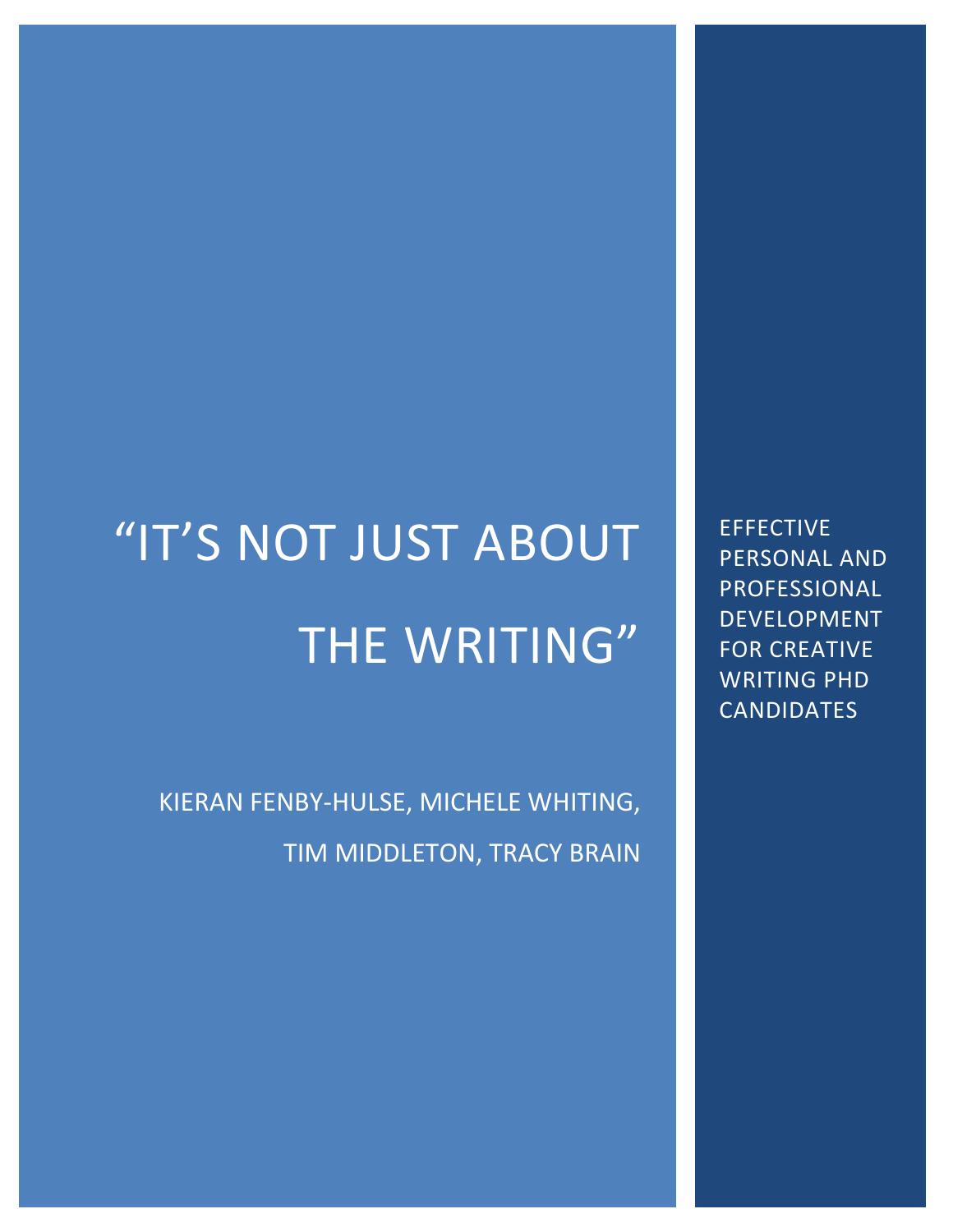# **INTRODUCTION**

This report draws on the findings of a small Higher Education Academy (HEA) funded project that examined the ambitions and professional development needs of creative writing doctoral researchers at Bath Spa University through a series of online surveys and video dialogues with both doctoral researchers and their supervisors. The aim of the research was to identify challenges and to highlight approaches that work well with a distinctive practice-led field.

Bath Spa University has a long history of supporting engaged research which impacts beyond academia. The University's Graduate School supports a growing community of PhD students from a wide range of countries who work across a range of arts, humanities and social science fields. We have a concentration of candidates undertaking practice-based work in the fields of Art & Design, Music and Creative Writing. PhD students at Bath Spa are "dual citizens" – working closely with their subject community in our academic Schools to share work in progress but also working within the Graduate School, in a multi-disciplinary environment, to address a wide range of professional and personal development needs.

Creative Writing sees our largest number of PGR enrolments, with some students opting to remain at Bath Spa after taking one of our highly vocational MAs in Creative Writing and with some joining us from MFA programmes in the USA. What all candidates have in common is a high level of professional achievement – with many coming to us to write will be their second or third novel for a leading publisher. Our students may have already won prizes for their work and, in some case, act as judges on leading literary prize panels.

The Creative Writing PhD is offered in three modes of study (full time, part time and via low-residency with on-line learning). In the academic year 2014-15, we had 38 students enrolled on our PhDs in Creative writing: 11 Full Time (28%), 16 Part-Time (42%), and 11 Low Residency (29%). The age range is 27-64, with an average age of 46 and a median age of 47. In terms of gender, 29 students are female and 9 are male. The students are mainly self-funding, though we continue to recruit students funded by the Arts and Humanities Research Council (AHRC) via our partnership in the South, West and Wales Doctoral Training Partnership (SWWDTP).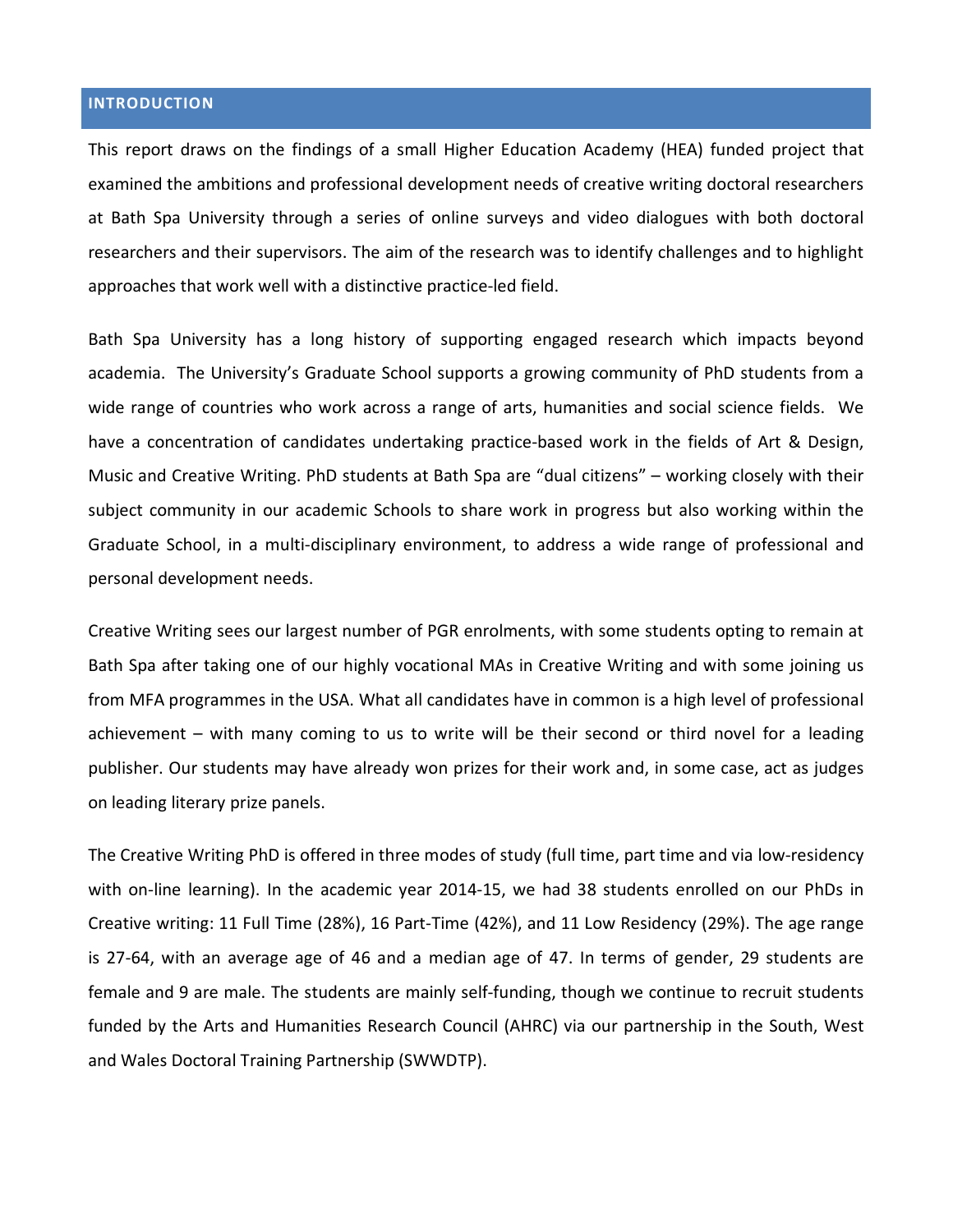The overarching aim of this report is to put forward a series of recommendations for supporting practice-led PhDs. From the start of the research, a multi layered and overtly experiential approach was undertaken in order to critically investigate issues arising from undertaking a creative practice doctorate. As such, the project examined a range of data including:

- an online survey sent to all creative writing doctoral researchers;
- a series of in-depth semi-structured video dialogues with doctoral researchers and supervisors;
- a follow-up survey sent to creative writing supervisors;
- a review of policy documents pertaining to doctoral degrees and training;
- an analysis of the results of the 2013 Postgraduate Research Experience Survey;
- an analysis of Vitae's report on career ambitions and career destinations, and the results of Vitae's research leaders survey;
- an assessment of Vitae's Researcher Development Framework in terms of creative practice research.

Drawing on the findings of the above investigations, this project provides some key insights into the development needs of creative writing doctoral researchers. One of the main project outcomes is an online video series that highlights the views of both creative writing doctoral researchers and supervisors on issues such as career ambition, skills development, professional and academic values, and audiences, as well as some sample footage from the Creative Writing PhD Forum.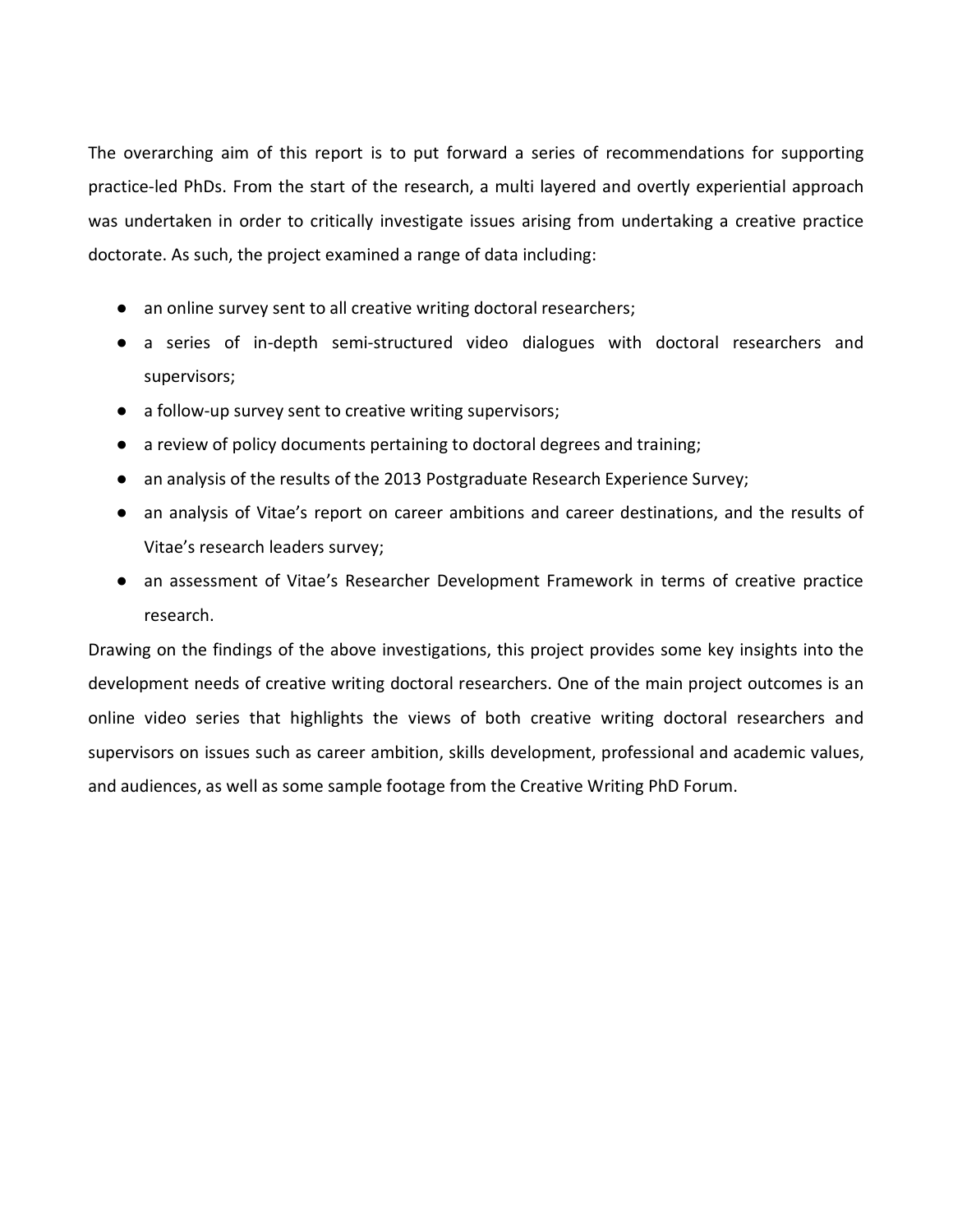# **EXECUTIVE SUMMARY**

This report draws on a small-scale study of the perceptions of doctoral candidates in our creative writing PhD and their supervisors about the role of training and development in their PhD programme at Bath Spa University. Through a combination of online surveys and semi-structured interviews with doctoral researchers and their supervisors, the project examines the many reasons people undertake a creative writing PhD and the role the PhD is thought to play in their continuing professional development. Given the small and focused nature of the study, our aim was not to identify general trends from the data, but to understand the individual experiences of our doctoral researchers and how they relate to the findings pertaining to career ambitions and student experience detailed in the aforementioned Vitae and HEA reports. The report puts forward a number of recommendations, which are detailed below.

The videos of conversations with PhD candidates and their supervisors, as well as extracts from workshops, are available online at – URL: http://thehub.bathspa.ac.uk/services/research-andgraduate-affairs/research-projects

#### RECOMMENDATIONS

- To refer to PhD students as professional researchers. This broadens the scope of the PhD so it is not understood in terms of solely academic training.
- To take an honest approach to recruitment and provide realistic advice on career development so as to manage the expectations of doctoral researchers and help them plan effectively for the future.
- To ensure doctoral researchers are aware of the changing higher education landscape and the policy context in which their doctoral studies are located.
- To develop a suite of career case studies that highlights the varied career paths that creative arts PhD graduates have taken.
- To offer training on portfolio careers and entrepreneurship within the arts sector, providing specialist advice on the nature of the creative industries and how to make the most out of your practice.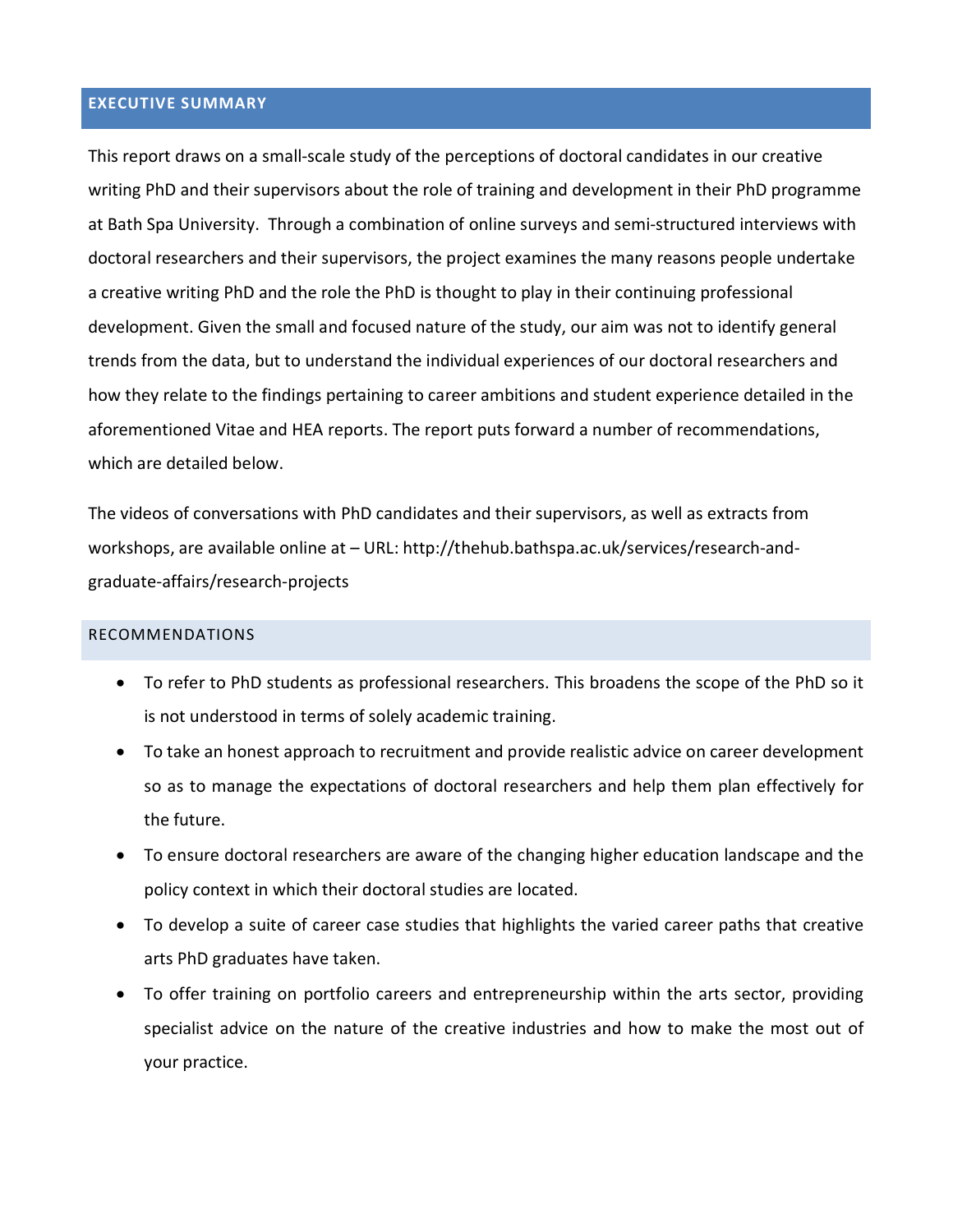- To offer internships as part of the PhD experience. This would enable candidates to think about their research in a wider context and to identify moments of synergy between commercial and sector needs and their research skills and interests.
- To build connections with industry that explore that explore and articulate the wider benefits of creative arts research. This could be done through experimental research projects, Knowledge Transfer Partnerships (KTPs), as well as through consultancy. This would provide an evidence base for future collaborations and, perhaps, open up new job opportunities for highly qualified creative arts postgraduates.
- To provide bespoke workshops for creative practice researchers that address notions of method and methodology and also the broader policy context in which creative practice is located.
- To allocate time for supervisors and researchers to discuss not only career goals, but professional development needs, identifying skills that need to be acquired and/or honed.
- For supervisors to work closely with researcher developers and careers advisors so that comprehensive advice is given to doctoral researchers at all stages of the PhD.
- To create best practice examples of how the researcher development framework can support creative practice research
- To hold workshops that openly discuss the language of the framework to increase understanding
- To ensure supervisors are familiar with the framework and use it when discussing professional development.
- To offer specialist support and one-on-one session to allow researchers to familiarise themselves with the framework and adapt it to their own situation and needs.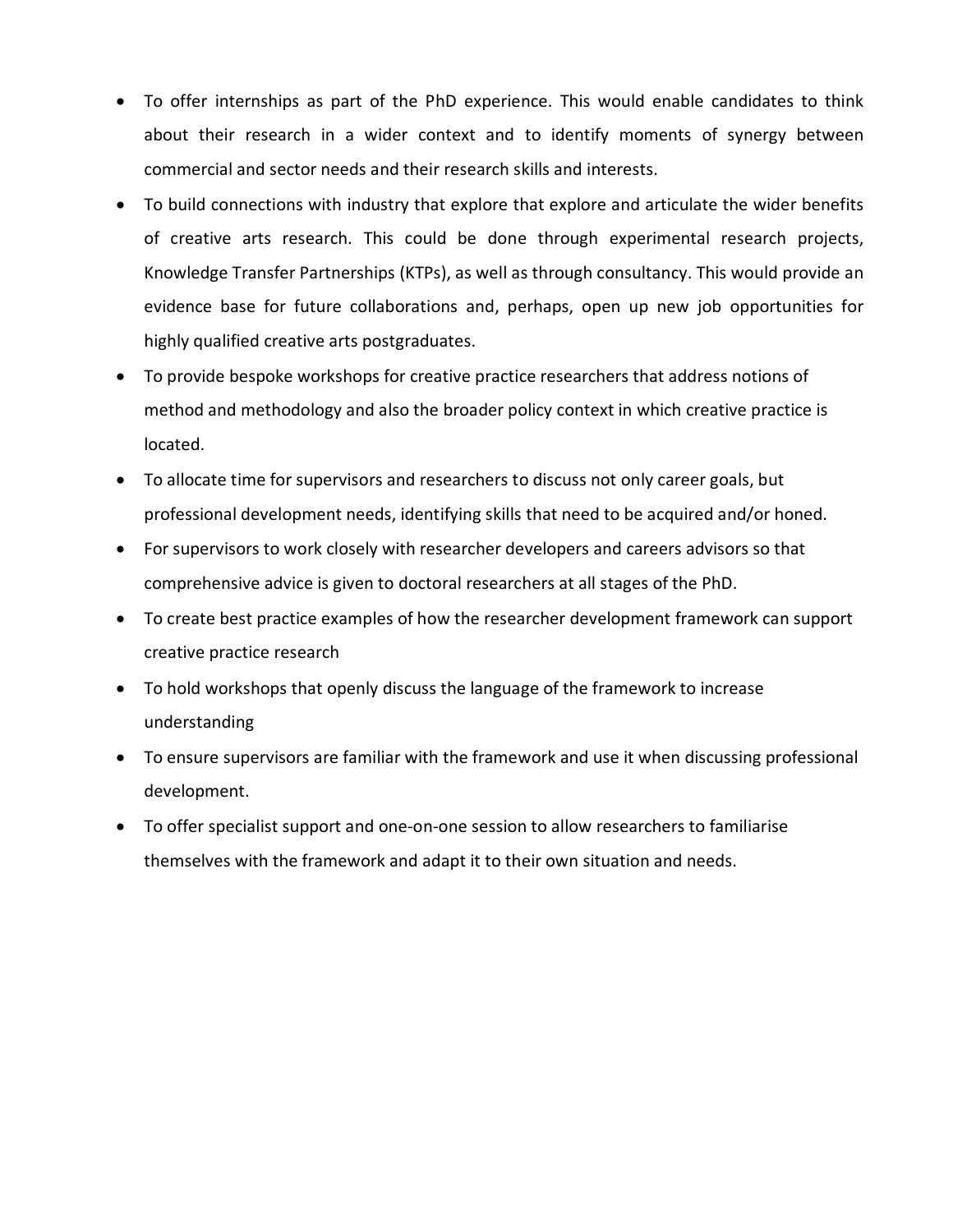## **BACKGROUND: THE CREATIVE WRITING PHD AND THE EMERGING SKILLS AGENDA**

Creative Writing is still a relatively new discipline within Higher Education, the UK's first PhD in Creative Writing awarded by the University of East Anglia in 1990. A PhD in creative practice research (also referred to as practice-led research, practice-based research, research-led practice, and artistic research) involves the submission of a creative work and (usually) an accompanying contextual statement or exegesis that situates the work in a broader research context. More broadly, Hazel Smith and Roger T. Dean have argued that terms such as creative practice research and practice-led research are:

[E]mployed to make two arguments about practice which are often overlapping and interlinked: firstly…that creative work in itself is a form of research and generated detectable research outputs; secondly, to suggest that creative practice – the training and specialised knowledge that creative practitioners have and the processes they engage in when they are making art – can lead to specialised research insights which can then be generalised and written up as research' (Smith and Dean 2009; 5).

Occupying a liminal position between the arts and the sciences, creative practice research appears to fuse the critical and theoretical reflection of humanities research with the practical exploration often attributed to the physical and social sciences. Moreover, it is a degree, which is professionally orientated: whether the candidate is a poet, novelist or playwright, the arts and cultural sector are often involved (to a greater or lesser extent) in the research process. Creative writers, for instance, are keenly aware of the demands, needs, and wants of publishers and producers, as well as the requirements of funders and interests of arts audiences. As stated in a report published by the Higher Education Academy on practice as research, practitioners are not simply in dialogue with the professional community, but part of that community (Boyce-Tillman et al. 2012). In short, the Creative Writing PhD offers a doctoral experience that differs significantly from that of a humanities PhD. It is inherently outward facing, professionally directed, and generates what Estelle Barrett has termed 'personally situated knowledge', knowledge that challenges more traditional understandings of academic rigour (Barett and Bolt 2010; 2). As such, creative writing PhD programmes provides particularly fertile ground in which to rethink and re-evaluate what might constitute appropriate training and professional development.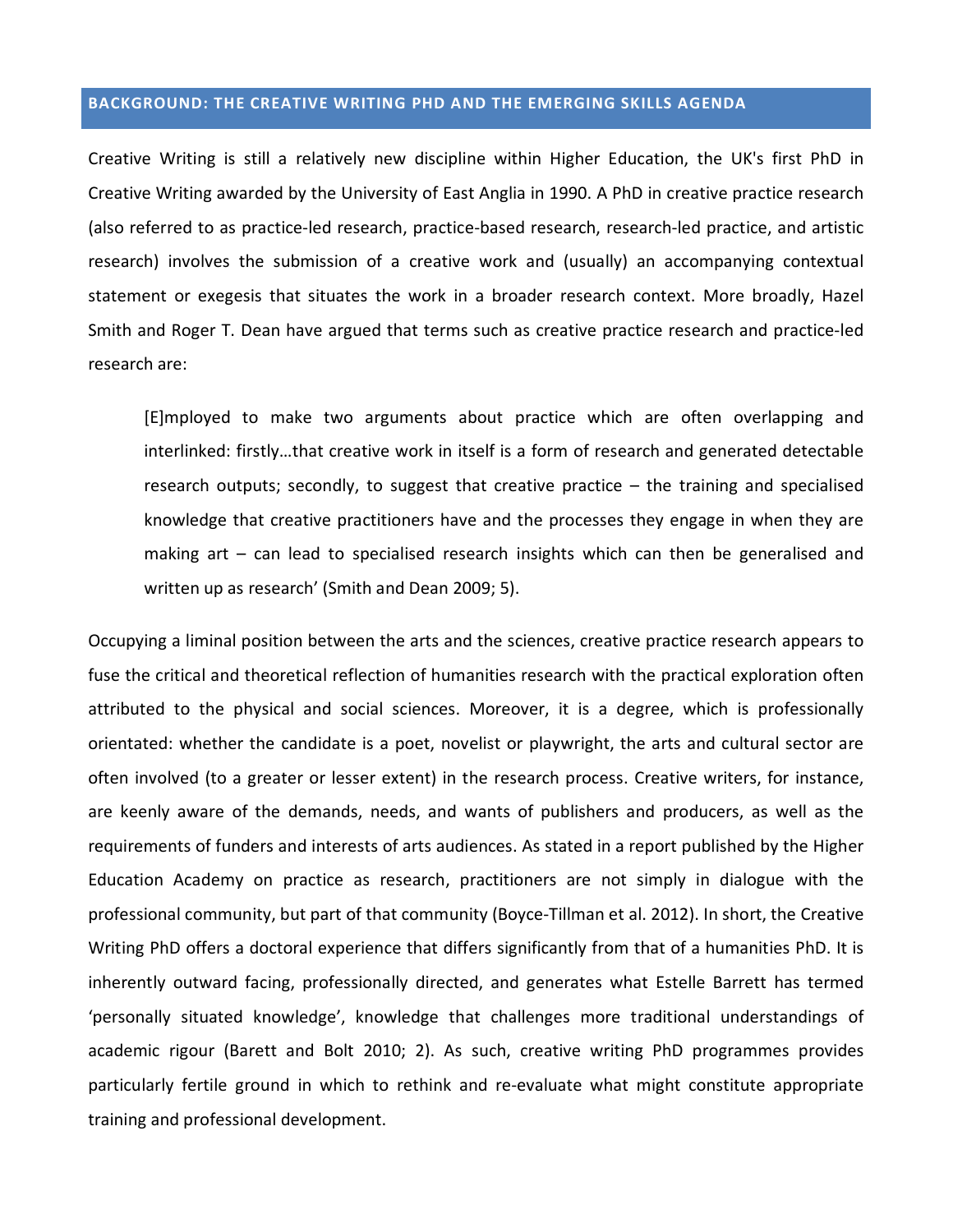In the last 15 years, the PhD has become a matter of global policy concern (Park 2007 and Crossouard 2013), governments, educational bodies, and research councils seeking to bring research degrees and the knowledge economy into closer alignment. In a 2010 report by the League for European Research Universities, the modern doctorate is said to be 'determined by an interplay between professional research experience and personal development, the most important outcome of which is an individual trained to have a unique set of high level skills' (LERU 2010; 3). This focus on skills development is echoed in a 2012 report by the Organisation for Economic Co-operation and Development, which describes the need for transferable skills training in more overtly economic terms:

Researchers' competencies are directly related to the effectiveness of investment in research and development (R&D) for boosting innovative capability and prosperity, not only at firm level but also at regional and national levels. Public expenditures on researcher training and support are therefore significant in many countries; private expenditures can also be considerable. It is important that these investments in researchers' training and careers yield commensurate benefits for their economies and their firms (OECD 2012; 16).

This skills-push and need for 'industry-readiness' (Manathunga, Pitt and Critchley; 2009) has also been discussed in national fora, and by a diverse range of different stakeholders. The Australian Department of Innovation, Industry, Science and Research, for instance, states that Australia's 'research graduates have the skills and attributes to both engage in world-class research and make productive contributions in a wide spectrum of professional roles (Australian Government Department of Innovation, Industry, Science and Research, 2011; 11). A report by the US Council of Graduate Schools and Educational Testing Service recommends that graduate education leaders should 'broaden the development of professional skills to include communications, teamwork, creativity, presentation skills, oral communication, writing skills, analysis and synthesis of data, and planning and organization for graduate students, particularly doctoral students' (Council of Graduate Schools and Educational Testing Service 2012; 32). And here in the UK, the Arts and Humanities Research Council have said that doctoral researchers should have the opportunity to 'develop the skills and experience necessary to succeed in doctoral research and have a wide range of opportunities to develop their skills within and outside the academy' (Arts and Humanities Research Council 2013; 18).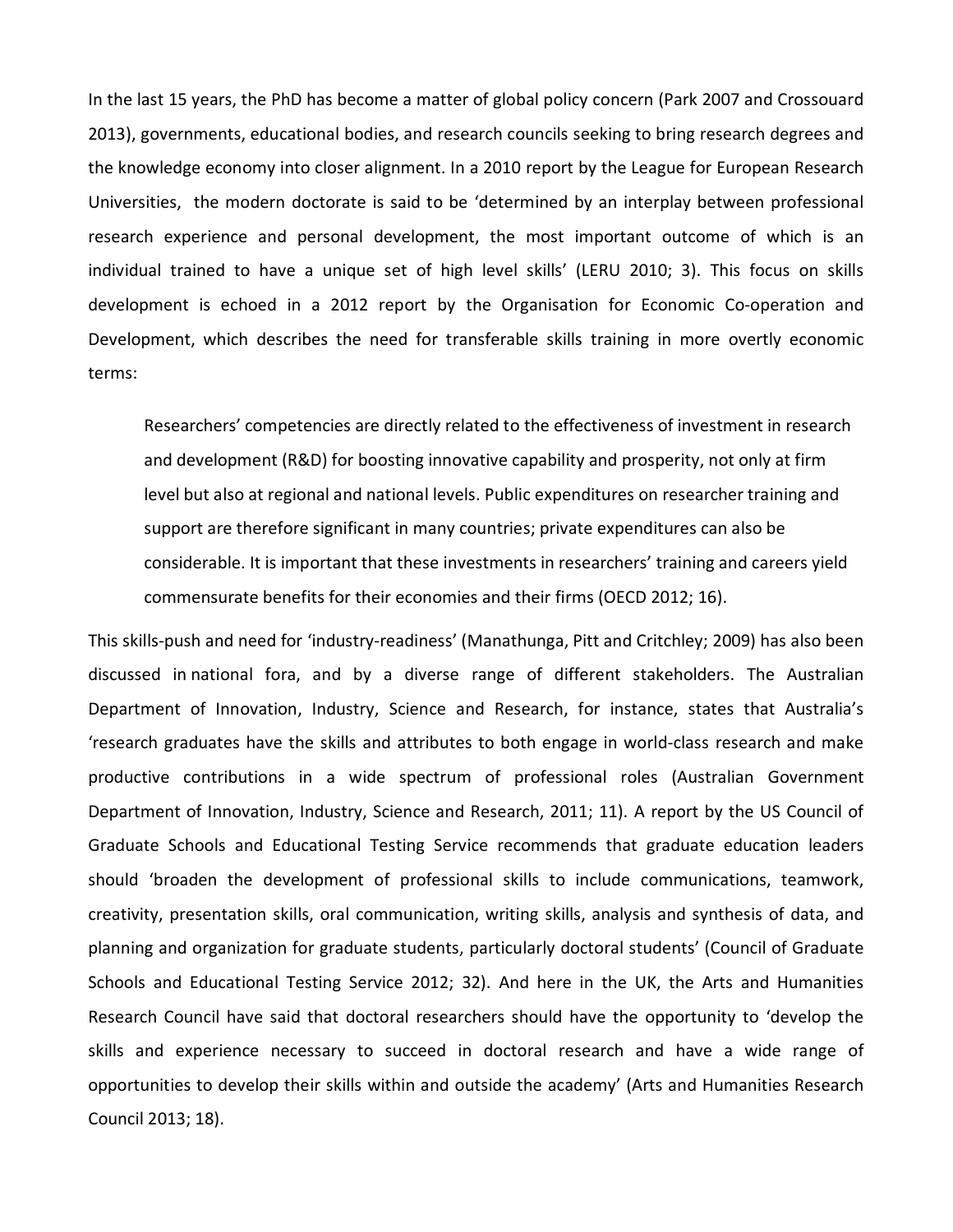These reports demonstrate a global interest by governments and research and educational organisations in harnessing the skills of doctoral researcher for industry and ensuring that doctoral researchers from all disciplines have a variety of career paths available to them. While these reports are no doubt couched in knowledge economy rhetoric, they do seem to align with the findings of a number of projects that have sought to better understand the experiences and career destinations of doctoral researchers. As highlighted in the 2013 *Postgraduate Research Experience Survey*, there is a growing demand and need for professional development and transferable skills training, particularly within the arts and humanities. [\[12\].](https://thecreativeresearcher.wordpress.com/wp-admin/post.php?post=44&action=edit#_ftn12) According to the survey, while 56% of health science students and 54% of STEM students 'are more likely to say they have received training to develop transferable skills' than respondents from the social sciences (39%) and arts and humanities (37%) (Higher Education Academy 2013; 5).

Vitae's works on career ambitions and destinations adds an additional nuance to the HEA data. In their report *What do researchers want to do? The career intentions of doctoral researchers* (2012), they note that: 'only in biomedical science and engineering and technology were significant proportions of respondents (over 30%) anticipating careers outside research, although mostly in occupations and sectors which they saw as related to their research disciplines' (2). By contrast, three quarters of respondents from the arts and humanities (and over half in the social science or education) sought a higher education career. However, as reported by Vitae in their 2013 report on early career progression of doctoral graduates, data from the Destination of Leavers from Higher Education Longitudinal Survey shows that in 2008 only 57.5% of those with arts and humanities PhDs were working in a higher education research or teaching position and by 2010 that figure had decreased to 46.2% (Vitae 2013; 13). The Vitae report also highlights worryingly that when compared with other disciplines 'a significantly lower proposition of arts and humanities respondents (59%) were in full-time work' and that 40% of arts and humanities respondents, and a quarter overall, 'who were engaged in portfolio working did so because they could not find a full-time position in their preferred employment' (Vitae 2013; 7). It seems that career plans for Arts and Humanities postgraduates are more aspirational and less pragmatic, especially when considering academic career paths and the job market.

Research on career pathways for undergraduates working in the creative arts suggests there is potential for postgraduates to obtain employment outside of academia and to continue to draw upon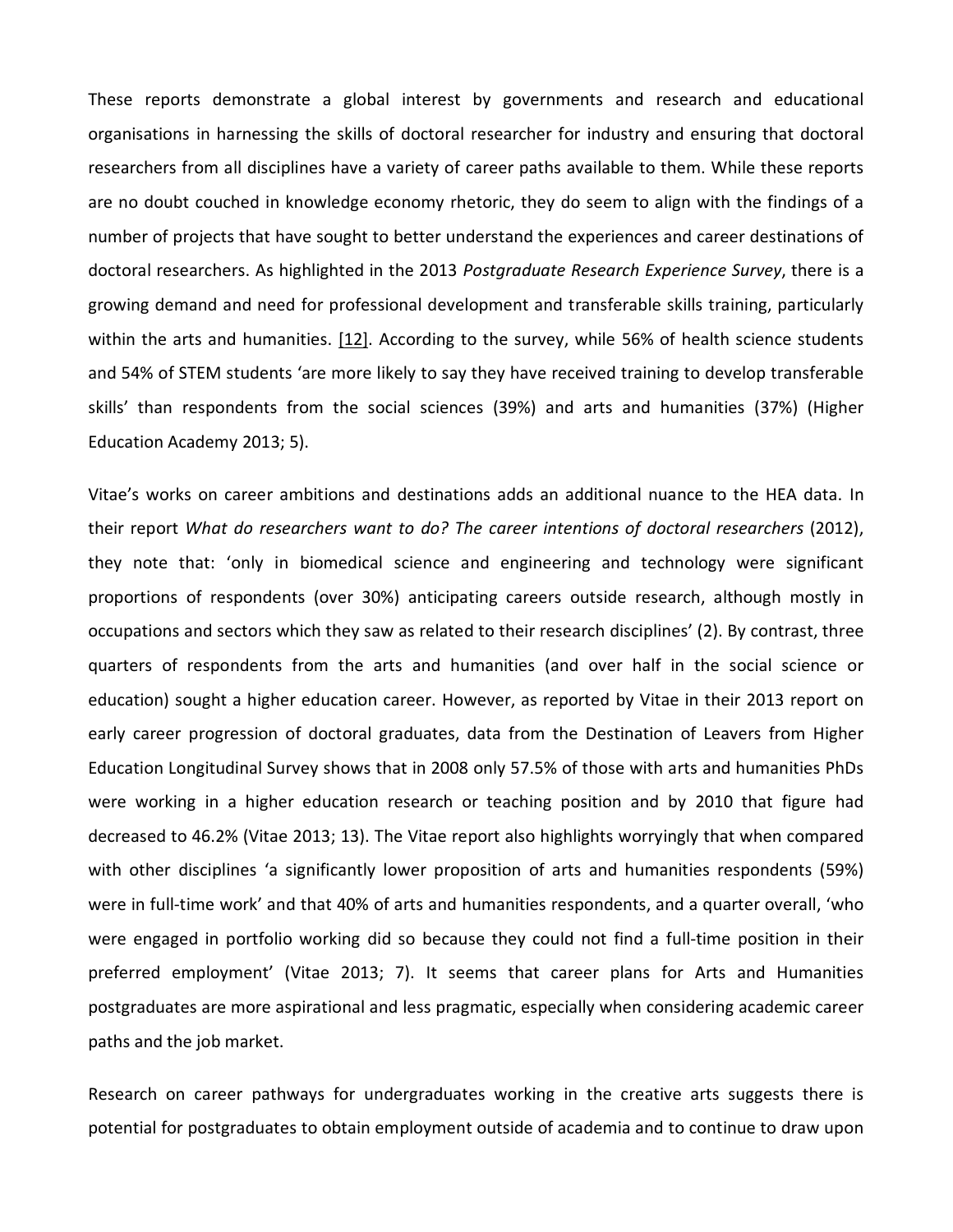their subject knowledge and research expertise. According to a report by UK Trade and Investment (UKTI):

From film to fashion, games to software, music to media, advertising to architecture, the UK's £71 billion creative sector is one of the UK's most important industries, driving economic growth and supporting jobs across England, Northern Ireland, Scotland and Wales. The value of the sector increased by 15.6 percent between 2008 and 2012, compared with an increase of 5.4 percent for the UK economy as a whole. It is estimated that in 2012 the sector generated over £8 million an hour and employed nearly 1.7 million people (UKTI 2014; 2).

This is supported by the findings of the Creative Graduates Creative Futures Higher Education Partnership, which reports that 3 out of 4 creative arts graduates have worked in the creative industries and that 'the vast majority of graduates engage in work and employment that is creative and closely related to their field of expertise or course of study. They place a high value on their higher education experiences, although they would have liked a stronger connection with the professional world on their courses' (Creative Graduates Creative Futures 2010; 4). While these experiences might not map on directly to those undertaking doctoral study, this does seem to be an area worth exploring. As Yvon Bonenfant has argued: 'as a research paradigm, PaR [practice as research] is pregnant with radical and fecund potential in societies that increasingly rely on 'creatives' for economic and social growth, ecological transformation and regeneration, because of PaR's ability to integrate logics that are other than linear, embodied activity, and creative unpredictability within one field' (Boyce-Tillman et. al. 2012; 21).

Indeed, many of our creative practice researchers would already see themselves as freelancers and/or sole traders working with the creative sector. Within the Crafts Sector, there is already a close relationship between art and enterprise. As Karen Yair states in a 2012 Crafts Council report, craft is inherently an entrepreneurial sector, with 88% of all makers having set up their own business and with a further 6% in business partnerships (Yair 2012; 1). Highlighting the balance between creative fulfilment and income generation, the report shows how a large proportion of makers with higher degrees in particular have gone on to contribute to a range of manufacturing industries. As Yair states, 'makers can support companies transformation from commodity producers to knowledgebased companies trading on creativity and problem-solving capabilities' (Yair 2012; 1). Evidence is still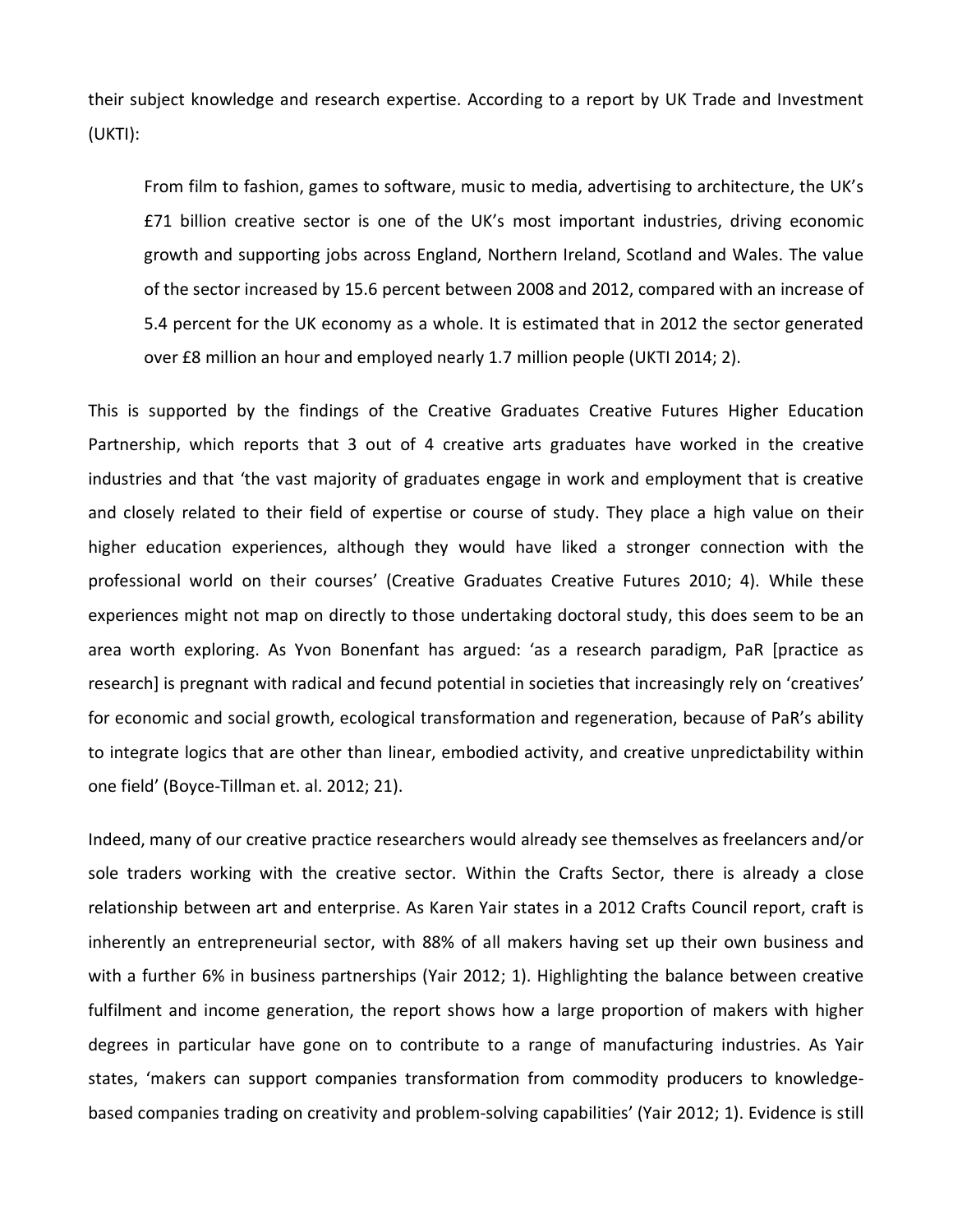needed, however, on other forms of creative practice and the potential synergy between creative arts doctorates and the creative industries

Our small-scale pilot study probes some of these issues further, situating the discussion within the specific context of the creative writing PhD. By drawing on the perceptions of doctoral researchers and supervisors, this project provides a nuanced understanding of career motivations and professional development needs of creative writing researchers at Bath Spa University. Through a combination of online surveys and semi-structured interviews with doctoral researchers and their supervisors, the project examines the many reasons people undertake a creative writing PhD and the role the PhD is thought to play in their continuing professional development.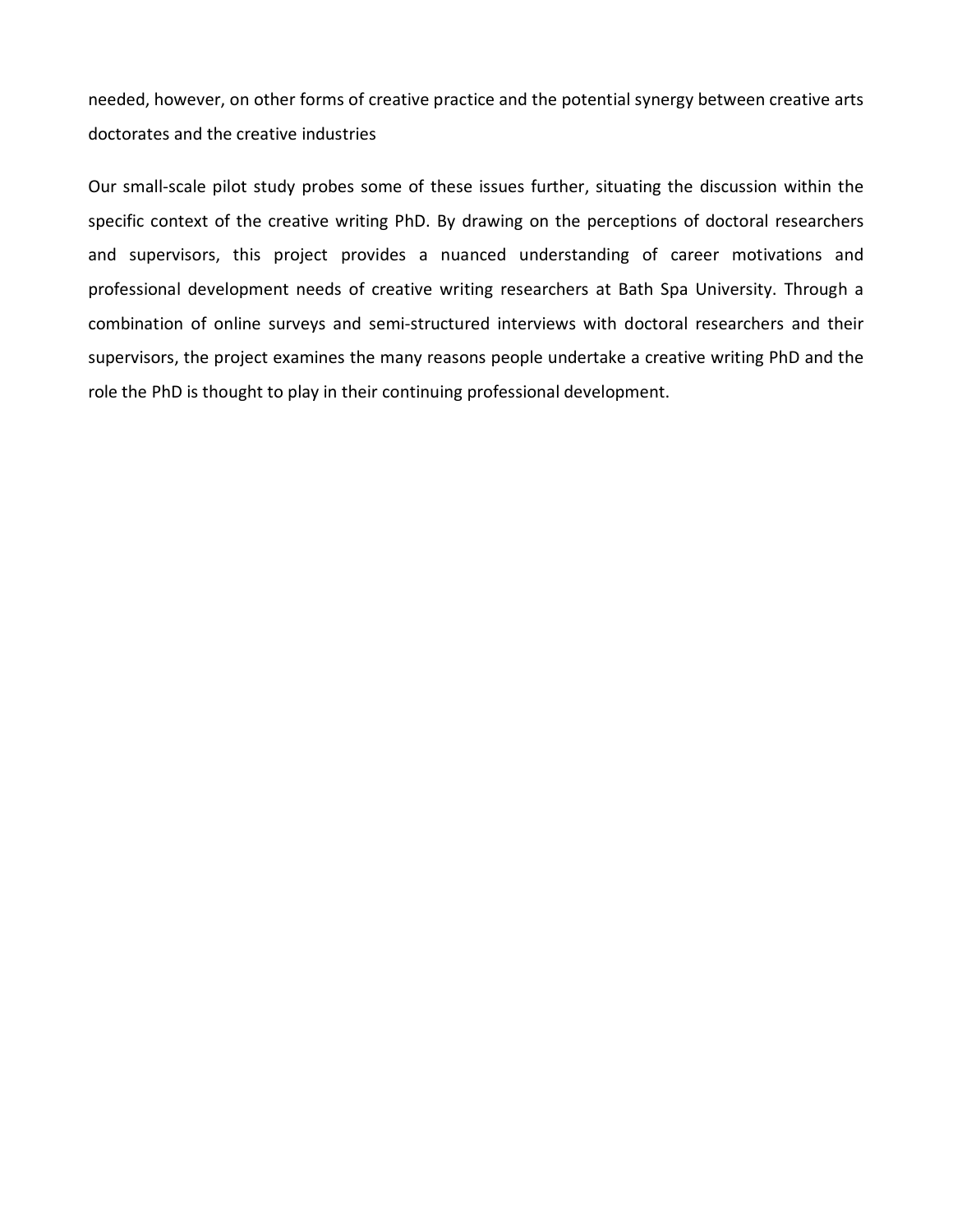# **METHODOLOGY**

This report examines the ambitions and professional development needs of creative writing doctoral researchers at Bath Spa University through a series of online surveys and video dialogues with both doctoral researchers and their supervisors. We were particularly interested in exploring the extent to which the findings and recommendations of the aforementioned reports apply to doctoral researchers in creative writing, especially since these researchers often undertake their doctorate part time and at a later stage in their career. The findings are discussed in relation to current provision at Bath Spa University and opportunities (and challenges) highlighted for developing a suite of personal and professional development tools and training courses that can be used to support researchers with different backgrounds and with various levels and types of expertise.

From the start of the project, a multi layered and overtly experiential qualitative approach was taken. This allowed us to gather a diverse range of responses (both written and spoken) and to explore some responses in depth and in dialogue. This iterative approach enabled us to critically investigate issues that arise from undertaking a creative practice doctorate in particular. As Peter Dallow has noted, across 'arts' disciplines, a practice-based approach to research in the creative arts does not progress in a linear fashion, 'it gets deflected because it aims to be unpredictable in relation to reigning norms' (Dallow 2003; 50). He hints here at the less tangible processes and types of knowledge within creative practice research, where the researcher experiences the condition of being 'in' the research. He describes it as 'a threshold between conscious thought and unconscious feeling' developing this thought further through aligning theory to rationality and irrationality to experience, emotion and art (Dallow 2003; 49).

The project acknowledges this complex combination of tacit, practical and theoretical knowledge that is generated by creative practice research, as well as the two types of PhD candidates identified by Rugg and Petre: the one that is "PhD ready" with a clear understanding of career pathways, university procedures and projects milestones and the other that goes through a process of becoming, less knowing and more confused and (Rugg G, Petre M, 2005). The responses to the online survey suggest both types of creative writing doctoral researchers exist, at each end and across the spectrum. Indeed, responses were frequently reflective of the researcher's particular stage of development as well as their chosen pathway of study.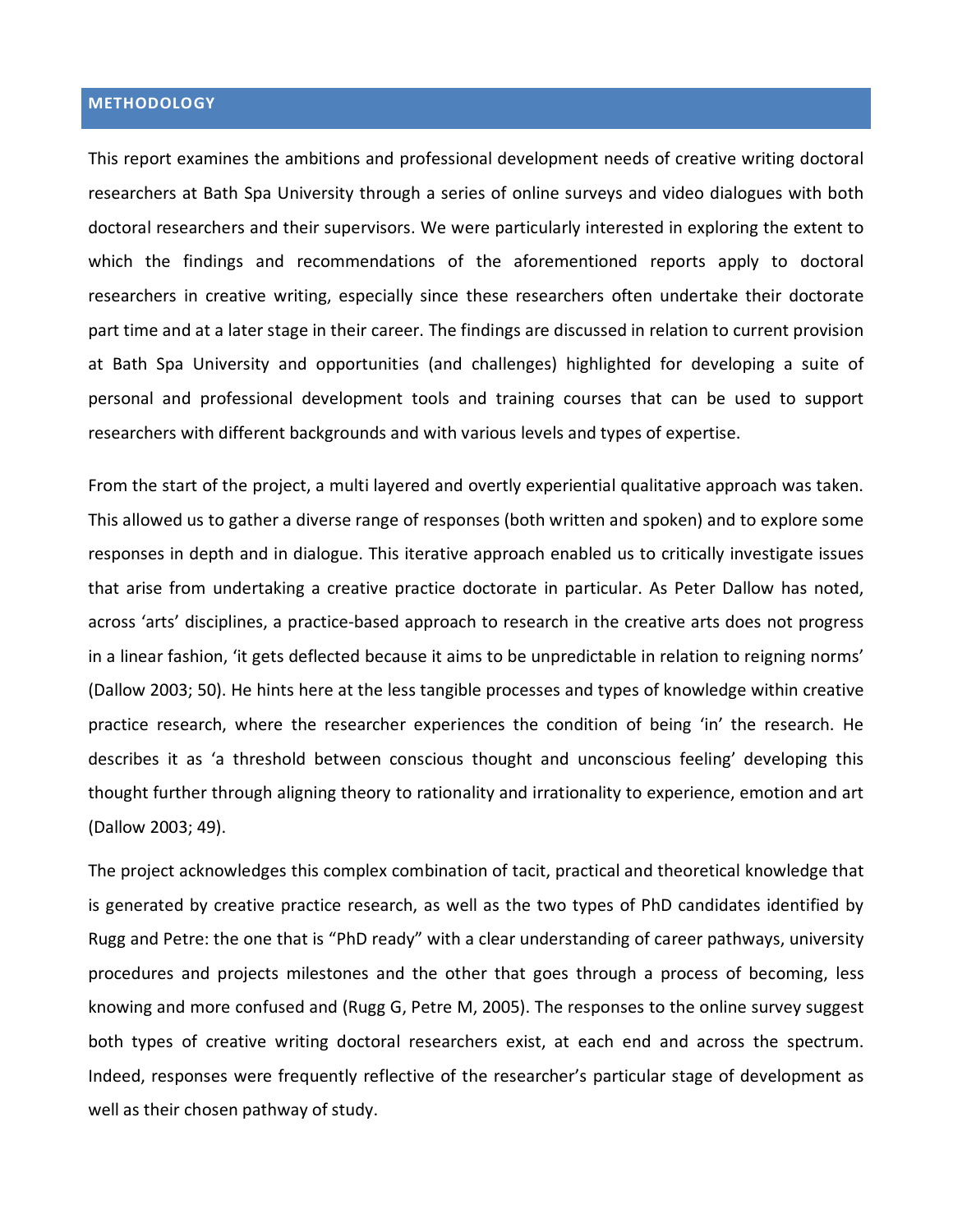Rugg and Petre have also noted that doctoral researchers are often overly focused on the PhD at the expense of career development, with many doctoral researchers 'too embarrassed' to talk openly about continuing professional development. (Rugg G, Petre M, 2005). Throughout the project we have kept this at the forefront of our mind, encouraging respondents to discuss their lived experience in their own terms through the use of open questions and by taking a semi-structured approach to the video dialogues. Beryl Graham's notion of the *willing participant* (Graham 2006) has also influenced the research process, which in the context of this selective and small-scale study is particularly apt, as it applies not just to the situated video dialogues, questionnaires and conversations of the researchers and professors, but also to the intellectual participation and willingness to reflect on professional and personal development.

Given the small and focused nature of the study, our aim was not to identify general trends from the data, but to understand the individual experiences of our doctoral researchers and how they relate to the findings pertaining to career ambitions and student experience detailed in the aforementioned Vitae and HEA reports. Doris von Drathen's *Vortex of Silence* provided the conceptual frame for this approach. According to von Drathen, artworks present their own 'intrinsic universes' that unfold in and of themselves. As such, we wanted to ensure that individual voices were heard as well as highlighting any discrepancies or tensions between these voices. The video dialogues proved interesting in this respect, the editing process allowing us to thematically group responses and to underline moments of congruence and incongruence between both doctoral researchers and their supervisors.

#### THE ONLINE SURVEY

The first stage of the research process involved sending an online survey to our current creative writing doctoral researchers (33), which generated 18 responses. Consisting of five sections, the survey began with general questions about motivations, interests, and creative development before moving to more directed questions about professional development. As part of the survey we chose to specifically address current perceptions of and attitudes to Vitae's Researcher Development Framework (RDF). Vitae are a UK-based organisation dedicated to realising the potential of researchers through transforming their professional and career development. Their Researcher Development Framework (RDF) articulates the knowledge, behaviours and attributes of successful researchers and seeks to encourage researchers to aspire to excellence through engagement with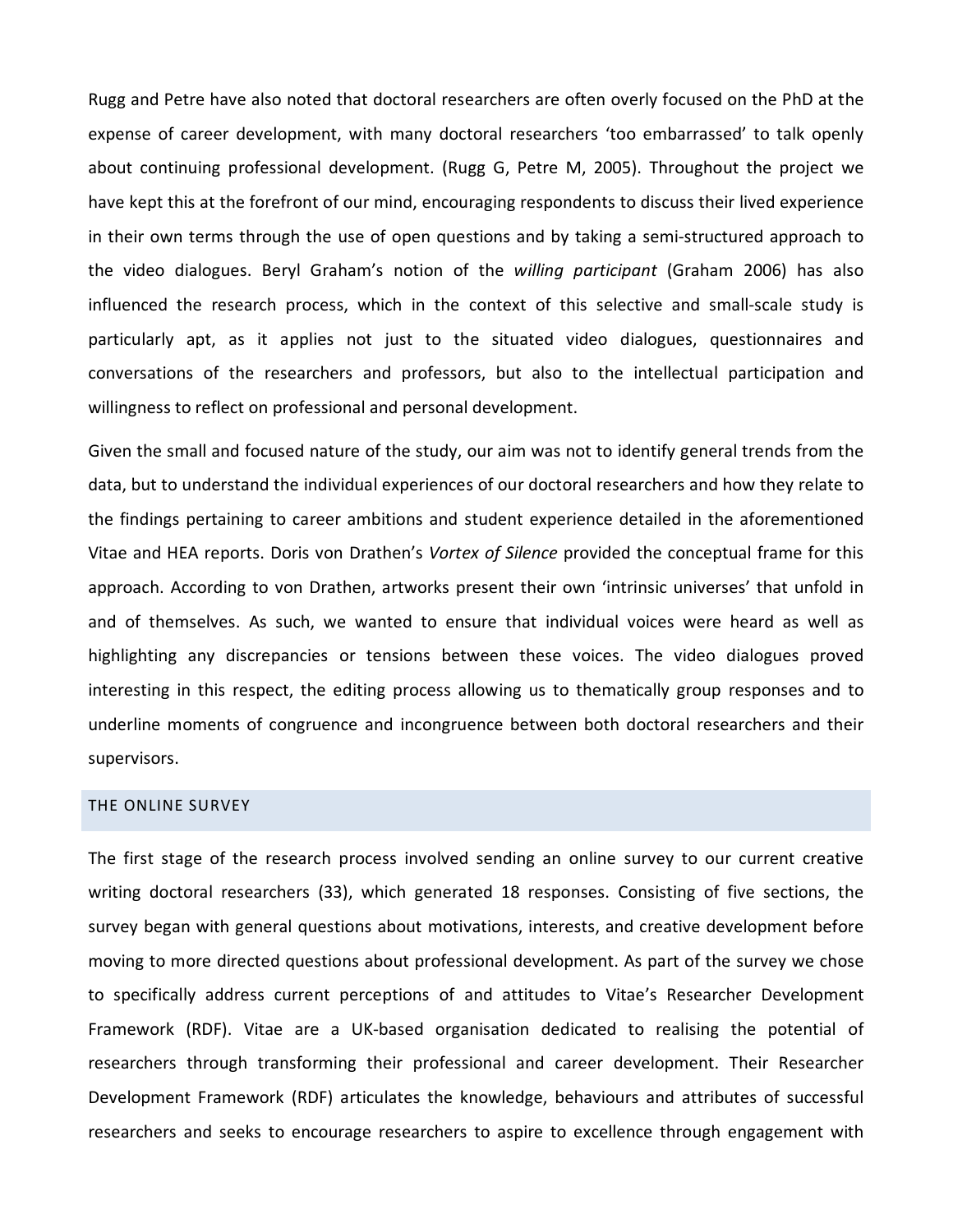development activities and reflection. The framework identifies four core areas for development: knowledge and intellectual abilities, personal effectiveness, research governance and organisation, and engagement, influence and impact. The framework has been cited as a model of good practice by Research Councils UK (RCUK), the Higher Education Funding Council England (HEFCE), the Quality Assurance Agency (QAA) and the European Commission. As such, we felt it was worth exploring this framework in detail, especially since creative practice research challenges traditional notions of what constitutes a research process.

As Dallow notes, in order to investigate art practice it is necessary to understand the 'doing' of it, for the 'challenge for the contemporary artist also operating as a researcher is to attempt to represent or chart this activity, whilst remaining open to the possibilities present in their art practice (Dallow 2003; 50). The survey sought to address this aspect of the research by examining the various insights that researchers had obtained during their particular phases of study from creative, professional and personal perspectives. For example, question 8 asked: How do you think that Creative Practice PhD research will help with your own creative development' And in order to encourage participants to give their fullest answer, the question was slightly rephrased and asked: How do you think that Creative Practice PhD research will impact on your creative process? Other questions sought to gain insights into the way in which researchers dealt with the varying demands of research. For example, questions included: Do you consider yourself to be resilient? And: How do you deal with adversity? The questions also sought to elicit information on their understanding of arts-based PhDs within the wider professional sector. The final section of the survey examined their understanding of Vitae's Researcher Development Framework, the survey encouraging responses in particular on its strengths and weaknesses for creative practice researchers. Participants had the opportunity to familiarise themselves with the planner in advance through online materials and workshops. Data was captured on the year and mode of study. Overall, the 28 questions were constructed to obtain a broad overview of the experiences of creative writing doctoral study from outside influences to internal structures as well as capture more specific and reflective responses to the Researcher Development Framework. The survey is provided as an appendix.

## THE VIDEO DIALOGUES

Through an analysis of the survey results we were able to identify common themes as well as potential gaps in knowledge. The video dialogues were used to explore these gaps and resonances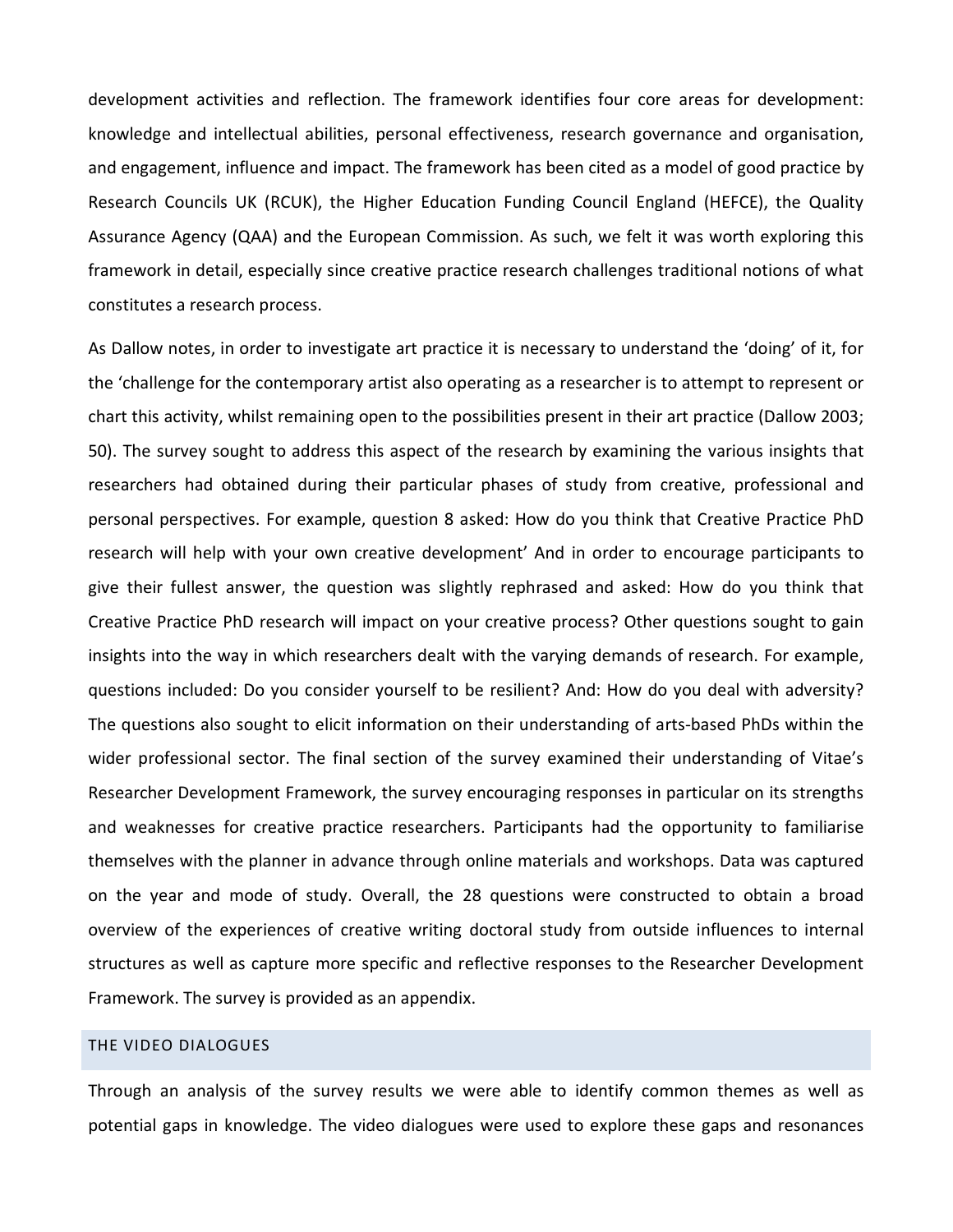further, through a series of semi-structured questions that would take the final form of an edited collection of conversations between candidates and professors. Notes and video recordings took place, each interview lasting approximately an hour. The survey results were collated. Moments of congruence and incongruence were identified and a set of further questions were developed that could potentially elicit more detailed responses and a deeper, holistic understanding of the creative writing PhD. Volunteers were sought and five one-hour interviews were scheduled (although one was cancelled). The questions for the video dialogue followed a similar format to the online survey, but sought to draw out more detailed responses. Respondents were either in their first or second year (or part-time equivalent). In total, 20 questions were asked.

Responses were then collated and similarities, correlations, overlaps and gaps identified. Through a reflective process of re-looking and re-experiencing the conversation, we then began to construct a dialogue which would articulates the concerns of creative practice researchers and highlight the various issues that PhD candidates face. By placing comments alongside each other in the final footage, tensions are not erased but highlighted. The interview questions are provided as an appendix.

#### SUPERVISOR PERSPECTIVE

A series of video interviews with current Bath Spa University doctoral supervisors were also undertaken with the aim of capturing best-practice and advice through a series of semi-structured interview that explored perspectives on employability, personal and professional development, and training and support. The semi-structured interview contained 6 questions. Each interviews lasted about 30 minutes. The complementary yet diverse ranges of responses captured merited further exploration, so an online survey based upon 5 concise questions was designed and sent to all creative writing doctoral supervisors, generating 10 responses. The survey and video footage were then analysed in relation to the responses of the doctoral researchers to identity any areas in which student and supervisory perceptions of the PhD differed or coalesced. The video footage was then edited into the video dialogues discussed above to give both depth and an alternative perspective on the themes already identified. The surveys and interview questions are provided as appendices.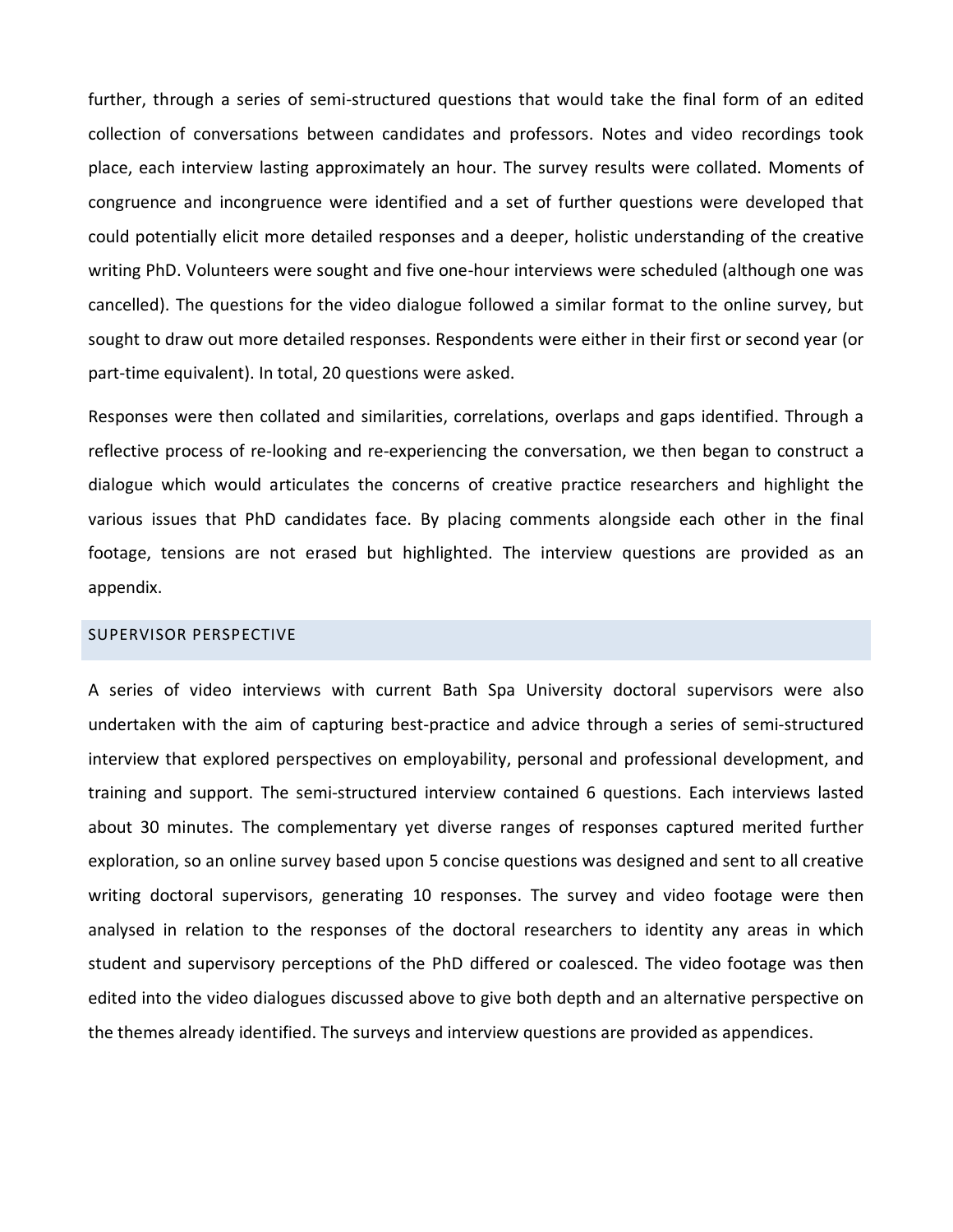## **ANALYSIS AND DISCUSSION**

The research's emergent construction allowed for a step-by-step analysis of and reflection on the various responses. Given the small-scale nature of this study and the internal, institutional focus, it is not possible to draw general trends about creative writing doctoral study. The data, however, can be used to better understand individual experiences and whether these align with the findings and recommendations of the aforementioned policy documents and reports. The discussion below is supplemented by a series of video dialogues that explore these issues in more detail. These dialogues are available online and can be found on our website: thehub.bathspa.ac.uk/services/research-andgraduate-affairs/research-projects

#### AMIBITIONS

The first section of the online survey focused on careers the motivation for undertaking a PhD. Of the 17 respondents, 5 mentioned obtaining an academic career as their prime motivation for undertaking

a PhD. 14 respondents, however, said they were driven by their interest in the subject matter and their desire to refine their creative practice, with 1 respondent stating that the PhD enabled them to undertake a creative experiment that they wouldn't attempted without guidance and supervision. Intriguingly, when asked directly whether they would like to pursue a career in Higher Education, while 2 respondents said

*"I wanted a boost with my creative work! I felt that my creative writing needed a shove forward, and a PhD would help me refine my thinking and writing"*

Doctoral Researcher

they saw themselves as a writer rather than an academic, 11 said it was something they were pursuing or considering. The responses are interesting as they highlight the close relationship between the creative writing PhD and the professional writing industry.

Indeed, it seems that these researchers do not readily distinguish between the two spheres. As our

*"So I can have a career beyond just writing books, which is no longer a way to make a living"*

Doctoral Researcher

students are predominantly part time and usually have at least one successful commercial publication behind them, their professional profile is taken into account during the admissions process. It is, therefore, no surprise that they don't see the two as independent sectors.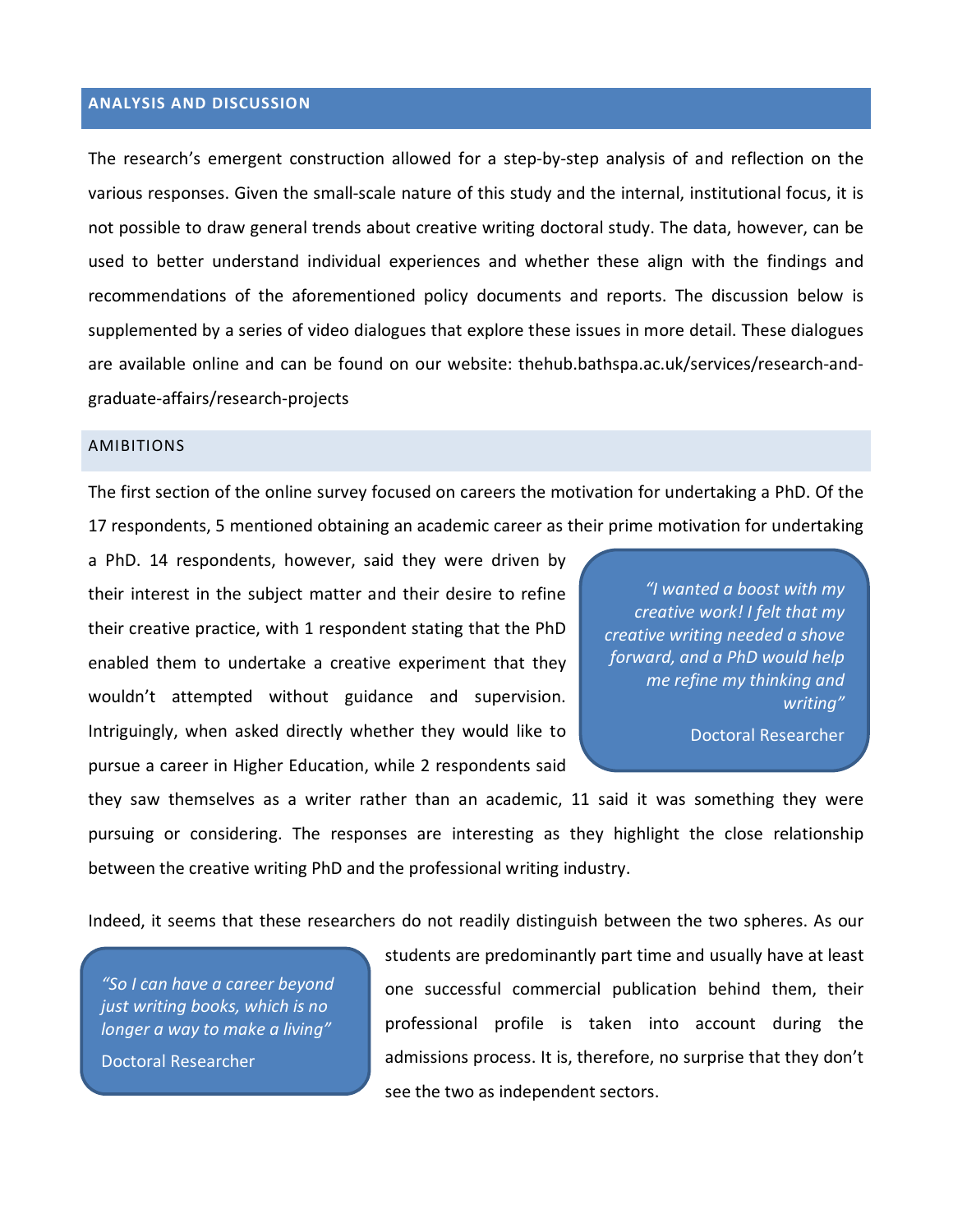Further nuance was obtained during the video dialogues, which highlight the way in which the PhD is understood as providing a more stable career trajectory. Three of four interviewees, for instance, expressed a desire to work within academia or lecture within a University. When we explored this issue further, it became clear that they felt it was not possible to 'make a living'

*"To be a better writer, and to become better at critical reflection in order to examine my own processes and the processes of other writers"*

Doctoral Researcher

solely as a published writer and thought higher education a more stable alternative, either full time or as part of a portfolio career. The PhD was seen as essential in this respect.

Interestingly in both video interview and survey responses, most mentioned the desire to 'teach', rather than to obtain a lectureship or research position, possibly demonstrating a lack of understanding of positions within Higher Education. This is perhaps a result of the way in which careers within Higher Education are commonly discussed within the media and a rather narrow view of what a lectureship involves. This suggests there is a need to start talking about PhD candidates as professional researchers, rather than as early career academics. The term 'academic' is problematic in that it can have a detrimental effect on the way in which people think about future career paths and what might be considered 'suitable' or relevant. By employing the term professional researcher instead, there is an opportunity to rethink the way in which research, research degrees and higher education are described and discussed. This would, hopefully, remove some of the stigma surrounding those who opt for non-lecturing positions or careers outside of higher education. By valuing research as a professional skill that is applicable in a wide range of sectors, the value of both the academy and research becomes much clearer and career routes for researchers more varied and permeable.

The problem, according to the Council of Graduate Schools and Education Testing Service (2012), is particularly problematic in the arts and humanities where students are more strongly directly toward faculty careers. Indeed, as Anthony T Grafton and Jim Grossman of the American Historical Society observe:

We tell students that there are "alternatives" to academic careers. We warn them to develop a "plan B" in case they do not find a teaching post. And the very words in which we couch this useful advice makes clear how much we hope they will not have to follow it - and suggest, to many of them, that if they do have to settle for employment outside the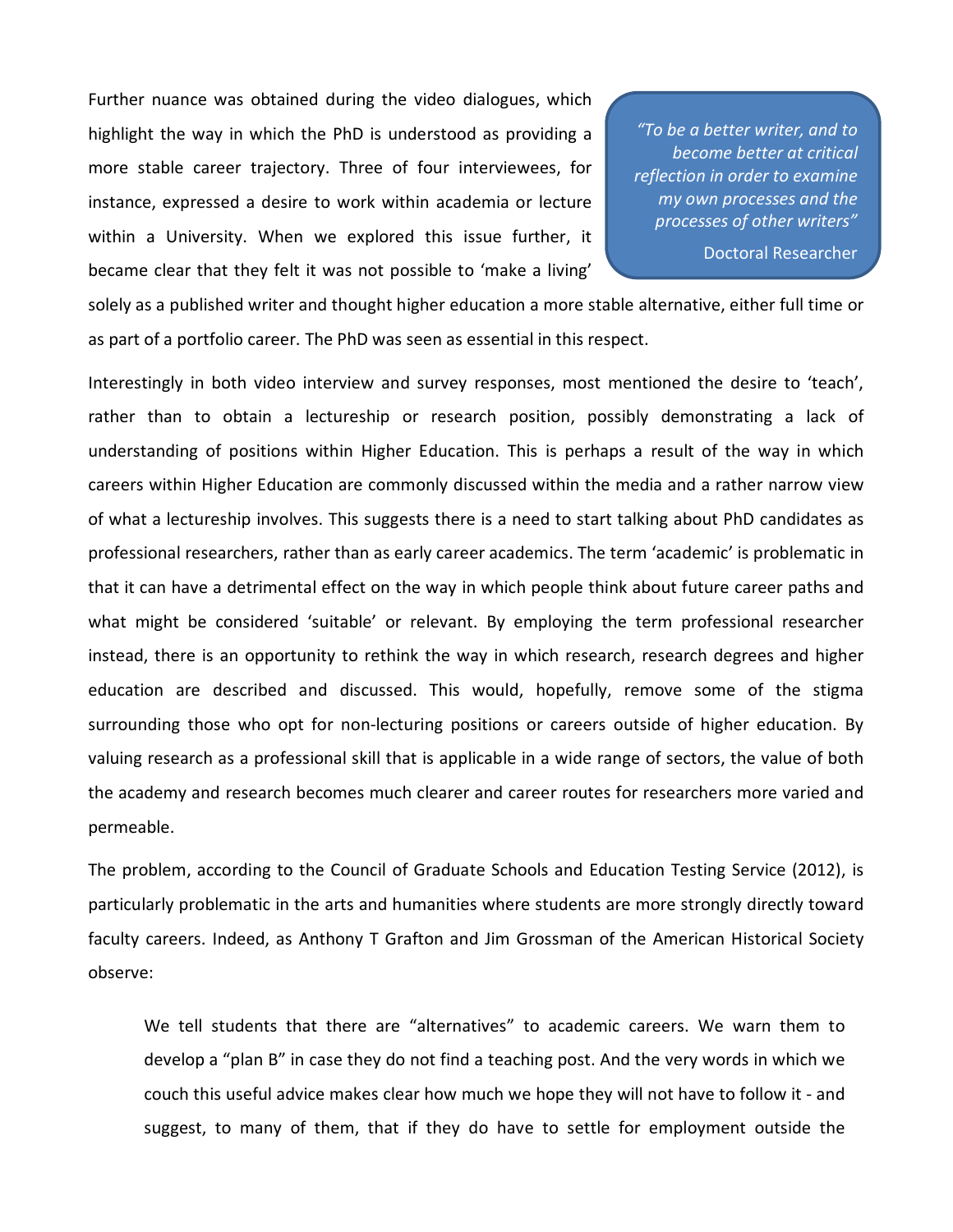academy, they should crawl off home and gnaw their arms off (Grafton and Grossman, 2011).

There is clearly a need for greater fluidity and mobility between the academic and professional sectors as well as a need for supervisors to understand the range of opportunities available. The first change needed is a linguistic one. The second involves an honest and transparent approach to recruitment and realistic advice on career development so as to manage the expectations of doctoral researchers and help them plan effectively for the future.

## RECOMMENDATIONS

- To refer to PhD students as professional researchers. This broadens the scope of the PhD so it is not understood in terms of solely academic training.
- To take an honest approach to recruitment and provide realistic advice on career development so as to manage the expectations of doctoral researchers and help them plan effectively for the future.
- To ensure doctoral researchers are aware of the changing higher education landscape and the policy context in which their doctoral studies are located.
- To develop a suite of career case studies that highlights the varied career paths that creative arts PhD graduates have taken.

#### CAREERS

While a more transparent approach to recruitment provides candidates with a more realistic insight into future careers, it does actually address the important matter that these creative writers want to place their creative practice at the heart of what they do, an observation also made of creative arts

undergraduates in the Creative Graduates Creative Futures report (2010; 11).

When asked about the connection between their PhD and the wider professional sector, it was clear that the PhD candidates

*"I hope it can indicate that creativity and academia can be good bedfellows, one stimulating the other, opening new vistas in each"*

Doctoral Researcher

*"Beyond research skills, I'm not sure it's particularly applicable to anything else"*

Doctoral Researcher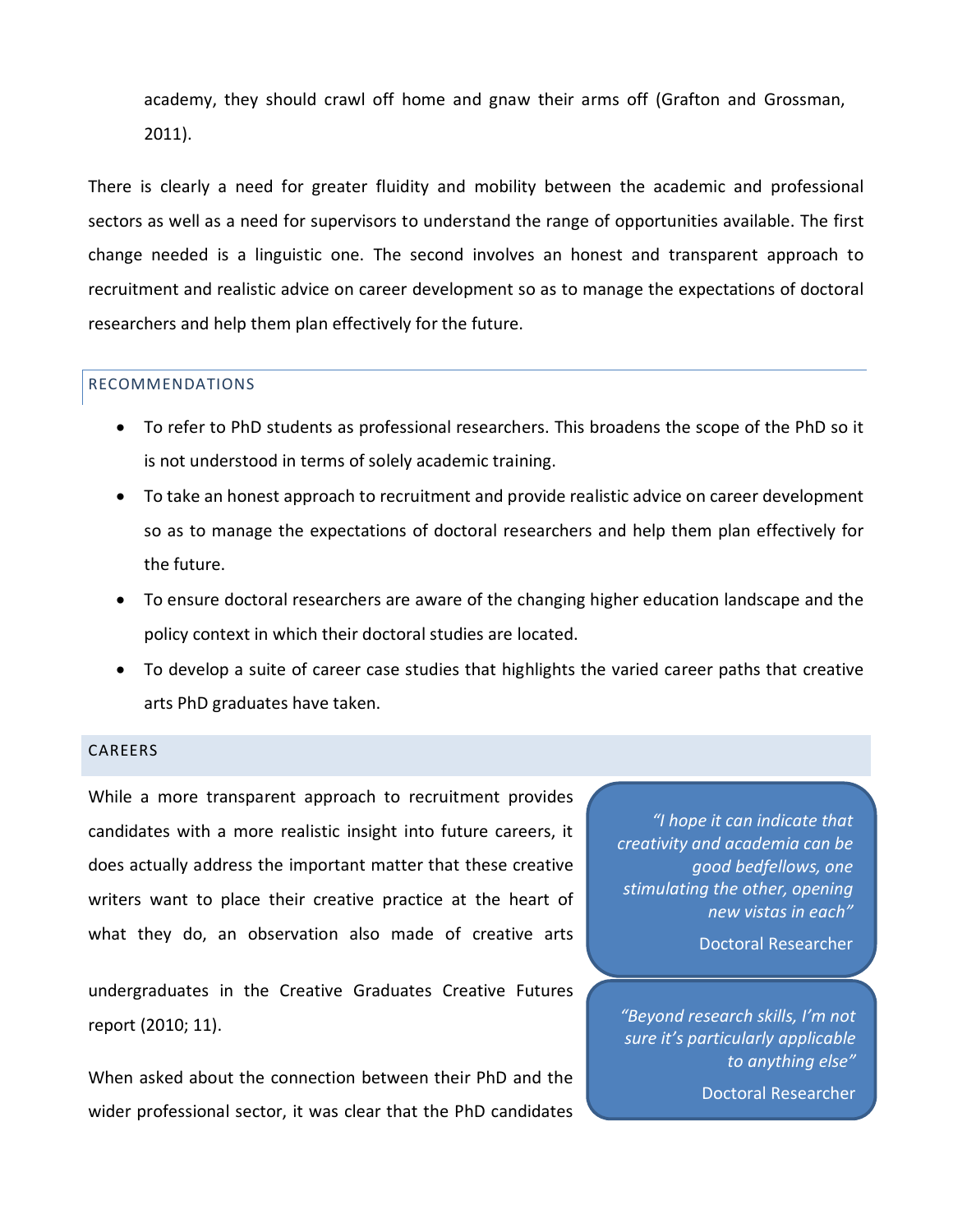*"There's never been a more important time for creative writers to analyse the potential of the changing face of communications, publishing and digital culture"*

Doctoral Researcher

did not perceive their PhD to be of any value, even within the publication industry. As one respondent noted: "my agent and editors were surprised that I was going to do this…they didn't know you could do one'. For those working in the area of digital writing, there was a strong feeling that there was a connection between their PhD and the creative industries, although they found it difficult to articulate and demonstrate

the contribution of their PhD or how the PhD process would make PhD would make them a particularly desirable employee.

Portfolio careers were also discussion, both directly and indirectly and this is indicative of clear understanding of the varied activities that are needed to be able to sustain a vibrant creative practice career in today's saturated market. This way forward was not further 'unpacked' for the purposes of this project, but remains a key indicator and one that could be further progressed in terms of developing innovative professional support and training.

*"To learn to write is to learn to think; about oneself and about others. The holder of a creative writing PhD has developed skills of engagement with text – ever more vital in the digital world – of engagement with self through reflection and interrogation, and of engagement with others in the deepest way"*

Doctoral Supervisor

Further research is needed in this area of postdoctoral

employability within the arts and humanities, particularly with regard to career destinations and opportunities for developing careers that draw on subject knowledge and expertise. As the aforementioned US Report on postgraduate careers states: while 'it is critical to illuminate the pathways from graduate school into careers' there is a 'lack of sufficient data for individuals who earn degrees outside of science and engineering fields' (Council of Graduate Schools and Educational Testing Service 2012; 4).

Of particular interest would be a study that explores ways in which creative practitioners can engage with industry. This would give visibility to industry-related creative work and potentially open up new career (and research) pathways. As the Arts Council England's latest report on the evidence base for the value of the arts and culture states:

In some areas, such as the environment and sustainability, and science and technology, we have a general lack of suitable research – yet these are areas in which our own experience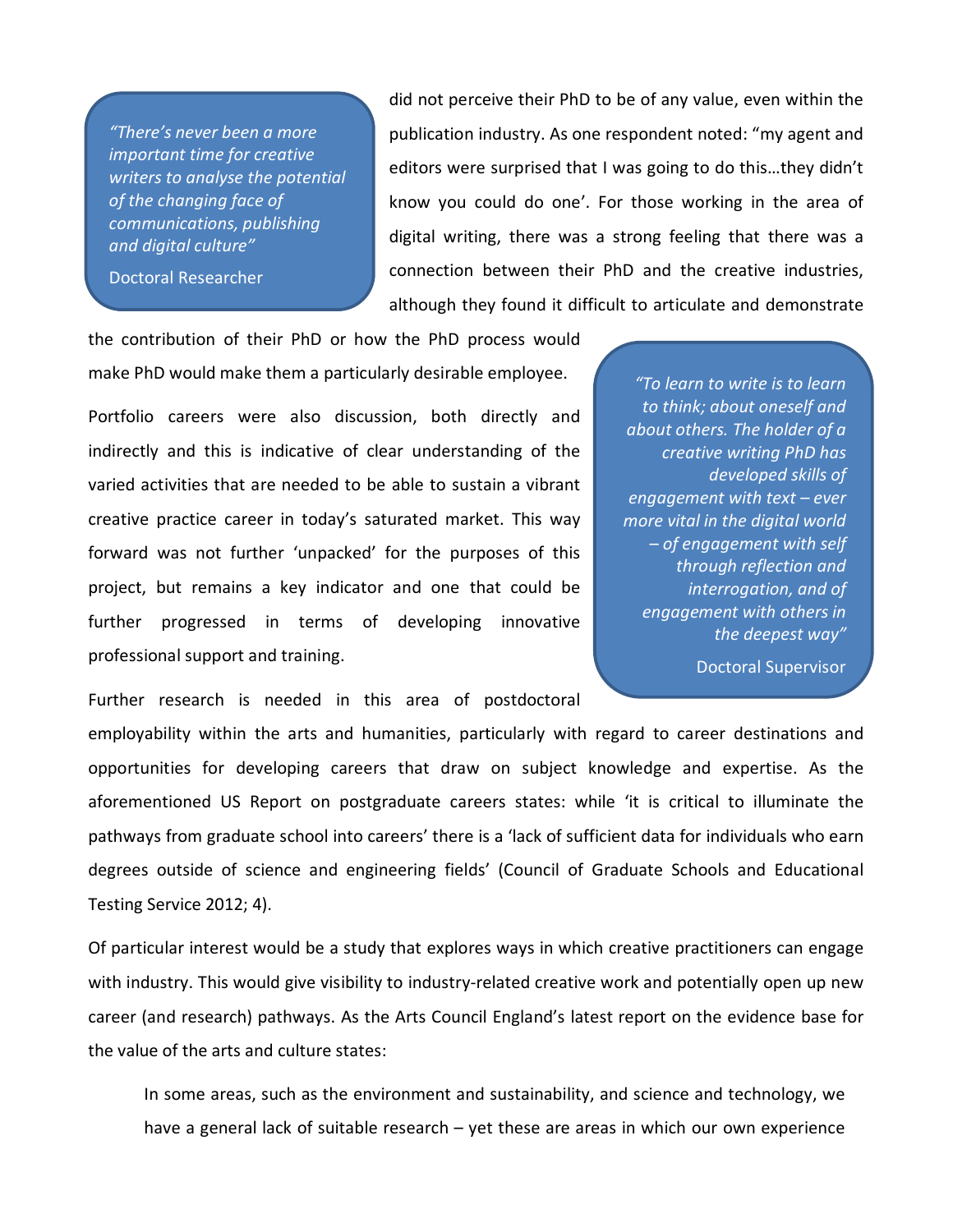and common sense tell us that the arts play an essential educational and communication role (ACE, 2014; 5).

There does seem potential, but as yet these avenues remain relatively unexplored. In the video dialogues, Professor Kate Pullinger and Professor Fay Weldon effectively highlight the potential for creative writers. For Pullinger, digital writing provides new ways in which to think about how we use technology and what technology can be used for. For Weldon, creative writing provides the doctoral researcher with a deep understanding of empathy and audience, which, if adopted by industry, could have significant implications for the way in which businesses communicate and interact. While evidence of is lacking, there is potential for further research on these issues. As Elizabeth Bullen, Simon Robb and Jane Kenway note, though, this will require arts and humanities researchers (and indeed supervisors) to engage with issues such as: 'how are critical and disciplinary values to be reconciled with market values, the notion of the public intellectual with the entrepreneur, intellectual freedom with intellectual property, the past with the future, tradition with innovation?' (Bullen, Robb and Kenway 2011; 14).

#### RECOMMENDATION

- To offer training on portfolio careers and entrepreneurship within the arts sector, providing specialist advice on the nature of the creative industries and how to make the most out of your practice.
- To offer internships as part of the PhD experience. This would enable candidates to think about their research in a wider context and to identify moments of synergy between commercial and sector needs and their research skills and interests.
- To build connections with industry that explore that explore and articulate the wider benefits of creative arts research. This could be done through experimental research projects, Knowledge Transfer Partnerships (KTPs), as well as through consultancy. This would provide an evidence base for future collaborations and, perhaps, open up new job opportunities for highly qualified creative arts postgraduates.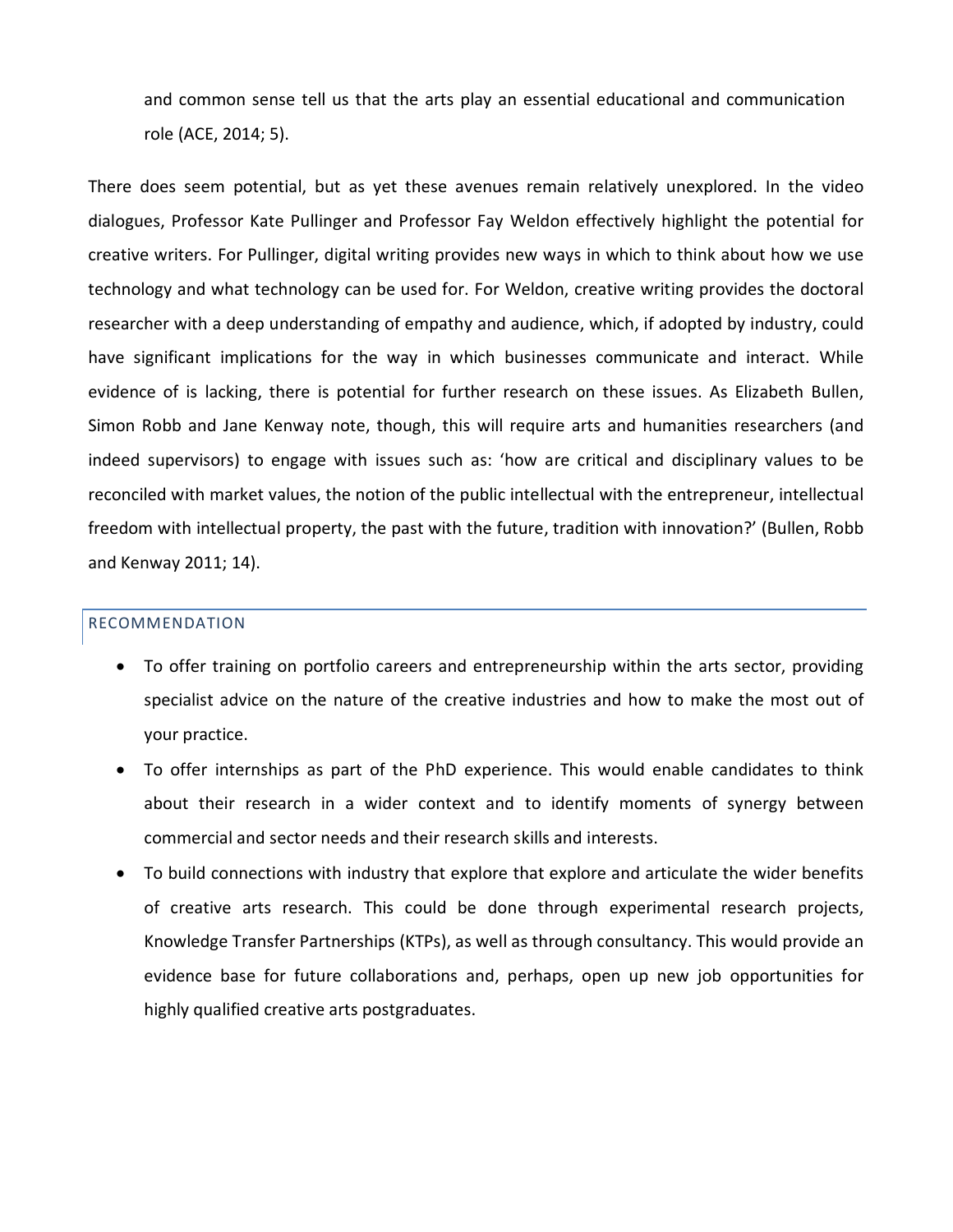#### **SKILLS**

The third section of the survey centred on doctoral researchers understanding of their personal, creative, and professional development. When asked specifically about how the PhD will help with their creative development, responses focused upon the deep reflection that results from an intensive research process as well as the importance of networking, institutional support and the feedback from their supervisory team. Supervisor responses to the question of how a creative writing PhD can contribute to a writer's development closely aligned with those of the doctoral candidates, the PhD was thought to help enhance the writing process as well as provide an opportunity for sustained critical feedback.

*"The research allows me to think deeply and carefully about the form I'm taking in my creative practice"*

Doctoral Researcher

*"The careful study, the feedback from my tutors, the interaction with my peers have all helped me think more carefully about my writing"*

Doctoral Researcher

Within regards to research methods, there was a noticeable nervousness around notions of methods and methodologies. This nervousness is fairly common in creative practice research, given its fairly recent emergence as a mode of research practice and its exploration of new types of knowledge. For Kelly Ritter, this is nervousness about research is accentuated by the fact that 'creative writers are

*"I'm enjoying reading, thinking, and writing but still feel uncertain about the academic context"*

Doctoral Researcher

perhaps one of the most *invisible* groups within the academy an certainly the most invisible in English studies, as they suffer from a collective anti-academic identity, one that carries with it frequent exclusion from the regular theoretical, pedagogical training that other doctoral disciplines might automatically seek to provide' (Ritter 2001; 2101). Although creative writing courses and creative

writing research have both increased in prominence in the last 10-15 years, training on creative practice methods and methodologies remains crucial at PhD level. This is best achieved through a combination of subject level and interdisciplinary discussions. The interdisciplinary discussions provide creative practitioners with an opportunity to expand their methodological comfort zone and explore new ideas and strategies, whilst subject specific discussions are used to see how they might be applied back within their own creative practice context.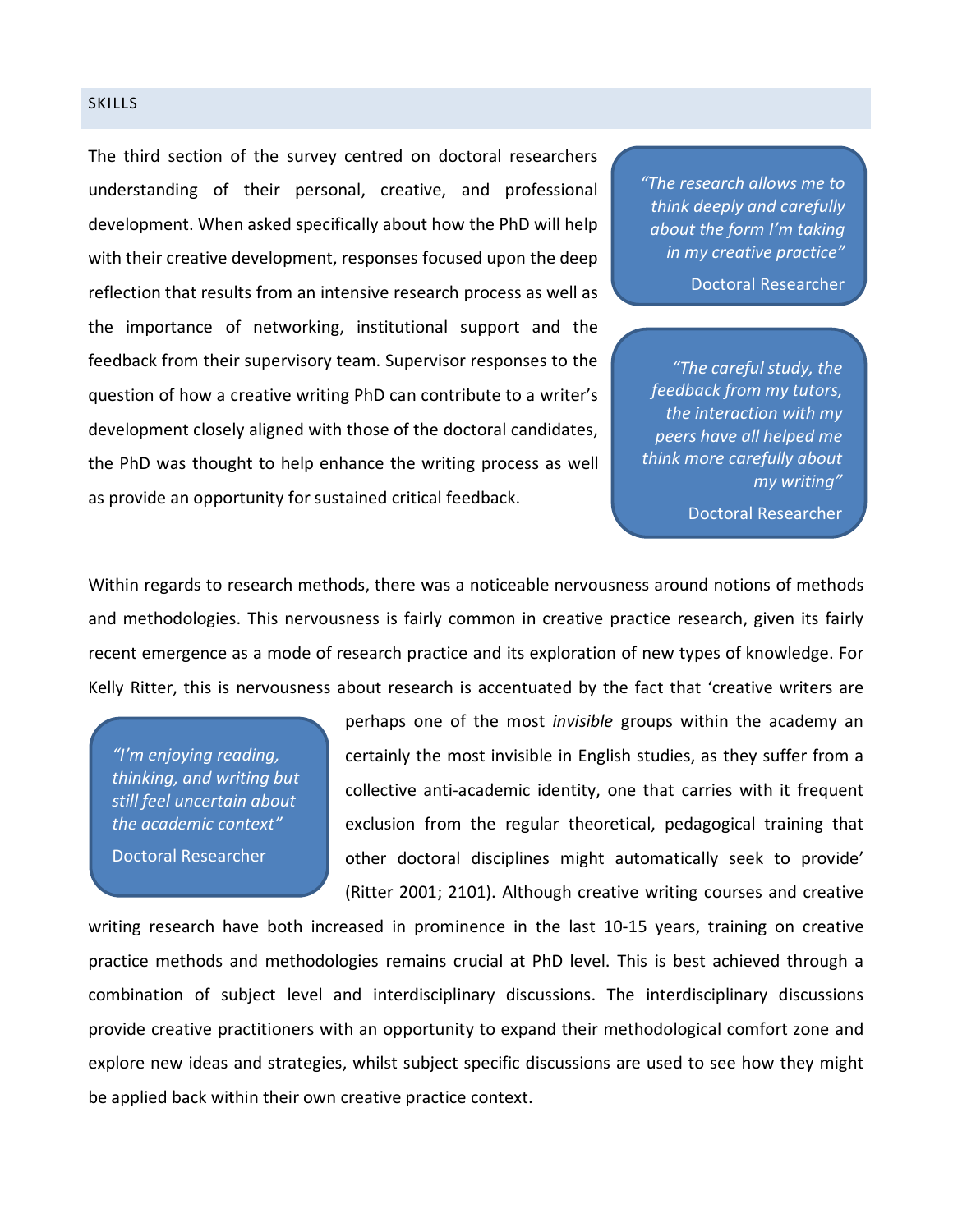When asked to identify more general skills which could be acquired during a PhD, researcher struggled to articulate both the types of skills they might like to acquire and those that they have acquired. The findings here align closely with the report by the League of European Research Universities that states 'doctoral graduate are best known for their analytical power and technical expertise which they have learnt to apply rigorously. However, the range of skills they develop is

much wider. This is often not immediately recognised by the graduates themselves' (LERU 2010; 6). The responses given by supervisors, while focused more on writerly skills, also highlighted a range of professional skills not discussed by the doctoral researchers. These included: independent thinking, articulate speech, critical thinking, audience-responsiveness, self-awareness, leadership, cultural understanding, empathy, creative strategies, critical language, perseverance, analysis, project management, and

*"Presentation skills – how to talk confidently and interestingly about your work in high pressured situations, [and] how to pitch and promote your work in various contexts"*

Doctoral Supervisor

the presentation of complex ideas in a clear and coherent manner. Similarly, when asked what the creative writing PhD had to offer the wider professional sector, responses were more wide ranging, suggesting a possible disconnect between supervisor's and doctoral candidate's understanding of what has been referred to as 'doctorateness' (Trafford and Lesham; 2009).

## RECOMMENDATIONS

- To provide bespoke workshops for creative practice researchers that address notions of method and methodology and also the broader policy context in which creative practice is located.
- To allocate time for supervisors and researchers to discuss not only career goals, but professional development needs, identifying skills that need to be acquired and/or honed.
- For supervisors to work closely with researcher developers and careers advisors so that comprehensive advice is given to doctoral researchers at all stages of the PhD.

## FRAMEWORKS

The final section of the survey focused on Vitae's Researcher Development Framework. Whilst most respondents erred on the side of positivity, others struggled to connect the framework to either their creative practice or their career trajectory. For one respondent, the framework seemed useful for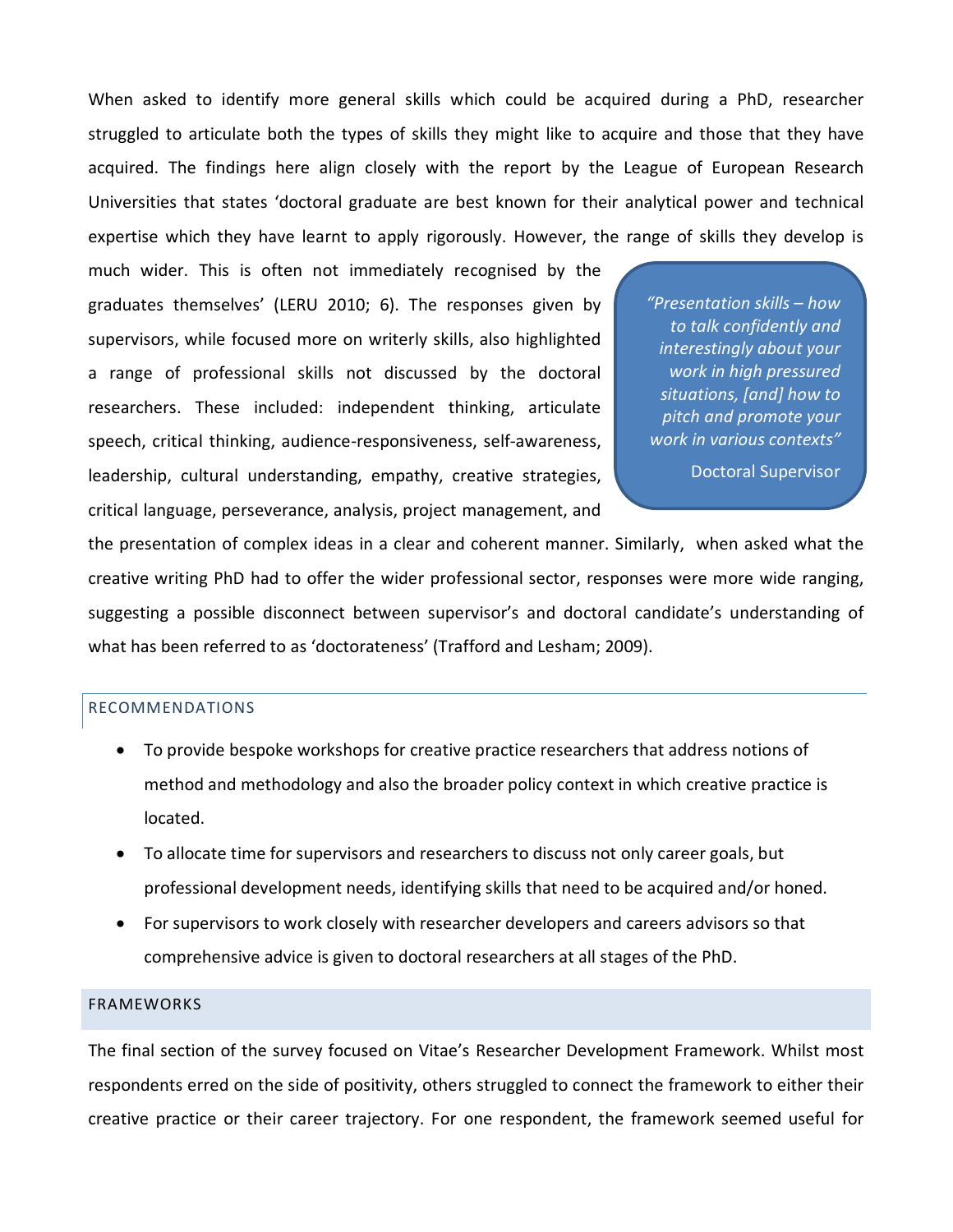personal development, but felt it needed "buy in" and to be taken seriously be academic institutions and employers. For others, it did not seem to account for previous work experience or include all the skills necessary to undertake creative practice research. And for some, it proved to be overly complicated and daunting.

*" Anything general is going to be difficult at first for specific topics, but I am sure it could be useful."*

Doctoral Researcher

*"I definitely think it would be useful to me to think about the skills sets I may have, [though] I'm not too concerned about career planning"*

Doctoral Researcher

The responses highlight how doctoral candidates understand their research processes and personal development plans as idiosyncratic, this aligning closely with Barbara Crossouard's study of doctoral training which highlighted the circumspection frequently attributed to generic skills and skills training (Crossouard 2013). The responses suggest there is a clear need for development work to be undertaken to make the framework more 'attractive' to creative practice researchers. Given that most respondents thought the 'tool' had potential, couching the framework in more suitable language and providing examples of how it can be used within a creative practice context might prove useful. While respondents seemed to want a less structured approach, it is

not yet clear whether this is useful when thinking about professional development and it may be that a more nuanced approach to professional skills development is needed that sees the skills as part of the process, rather than an unnecessary add-on service.

Feedback from subsequent interdisciplinary workshops on the RDF held at Bath Spa University suggest that an open discussion on the framework and an exploration of the range of ways in which it can be used within and across disciplines can breakdown the notion inherent in the responses that creative practice research is somehow 'different'. Indeed, over this course of this twelve month project, it has become clear that doctoral researchers need guidance and support when using the

*"The exploration of the RDF framework has helped to begin a process of gaining a clearer understanding of where I am and where I might develop knowledge and skills"*

*Member of academic staff at Bath Spa University*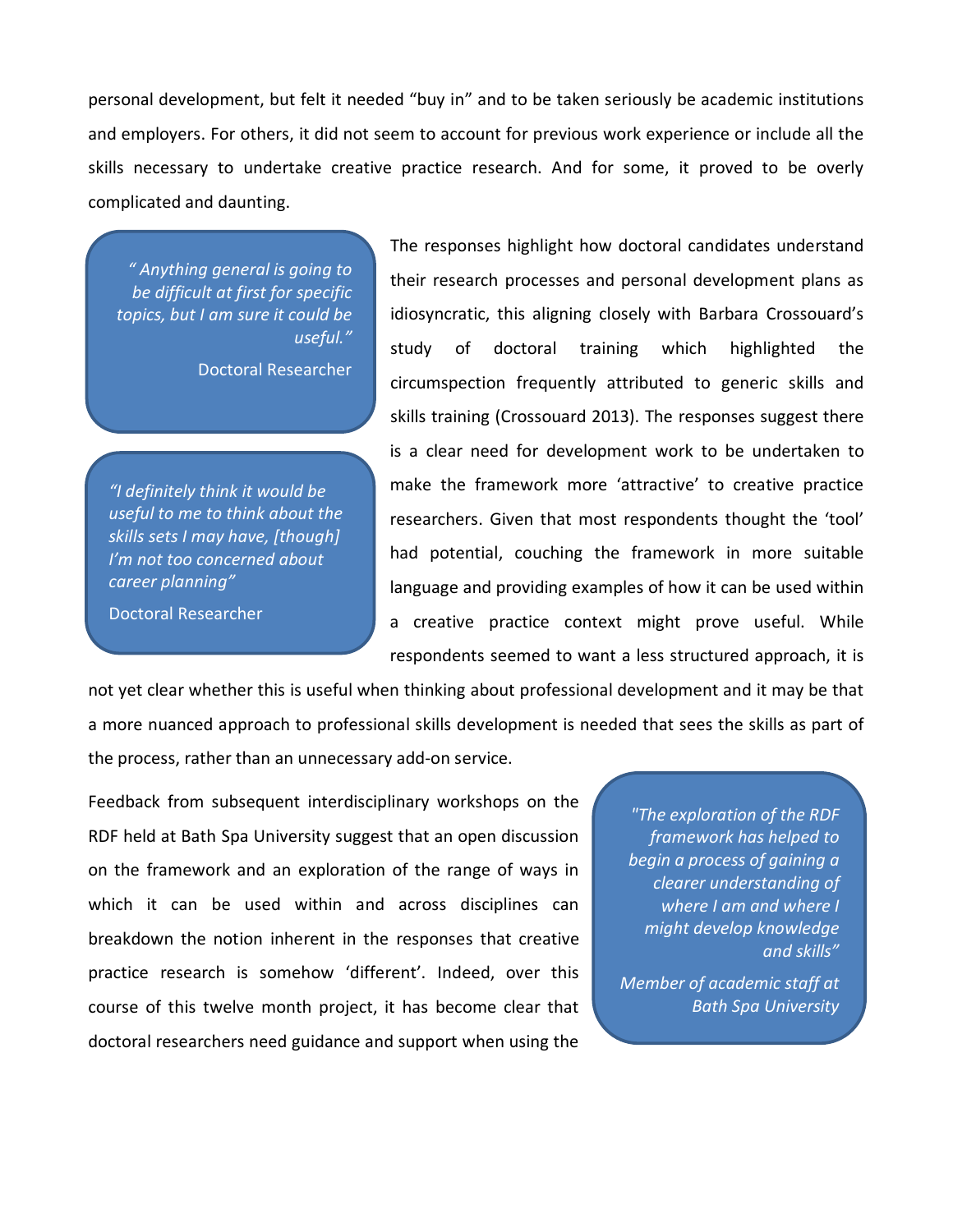RDF from both supervisors and experienced researcher developers. They need assistance with navigating the framework, locating it within their discipline, and in understanding the relationship between their development as a researcher and their previous knowledge and work experiences.

# RECOMMENDATION

- To create best practice examples of how the researcher development framework can support creative practice research
- To hold workshops that openly discuss the language of the framework to increase understanding
- To ensure supervisors are familiar with the framework and use it when discussing professional development.
- To offer specialist support and one-on-one session to allow researchers to familiarise themselves with the framework and adapt it to their own situation and needs.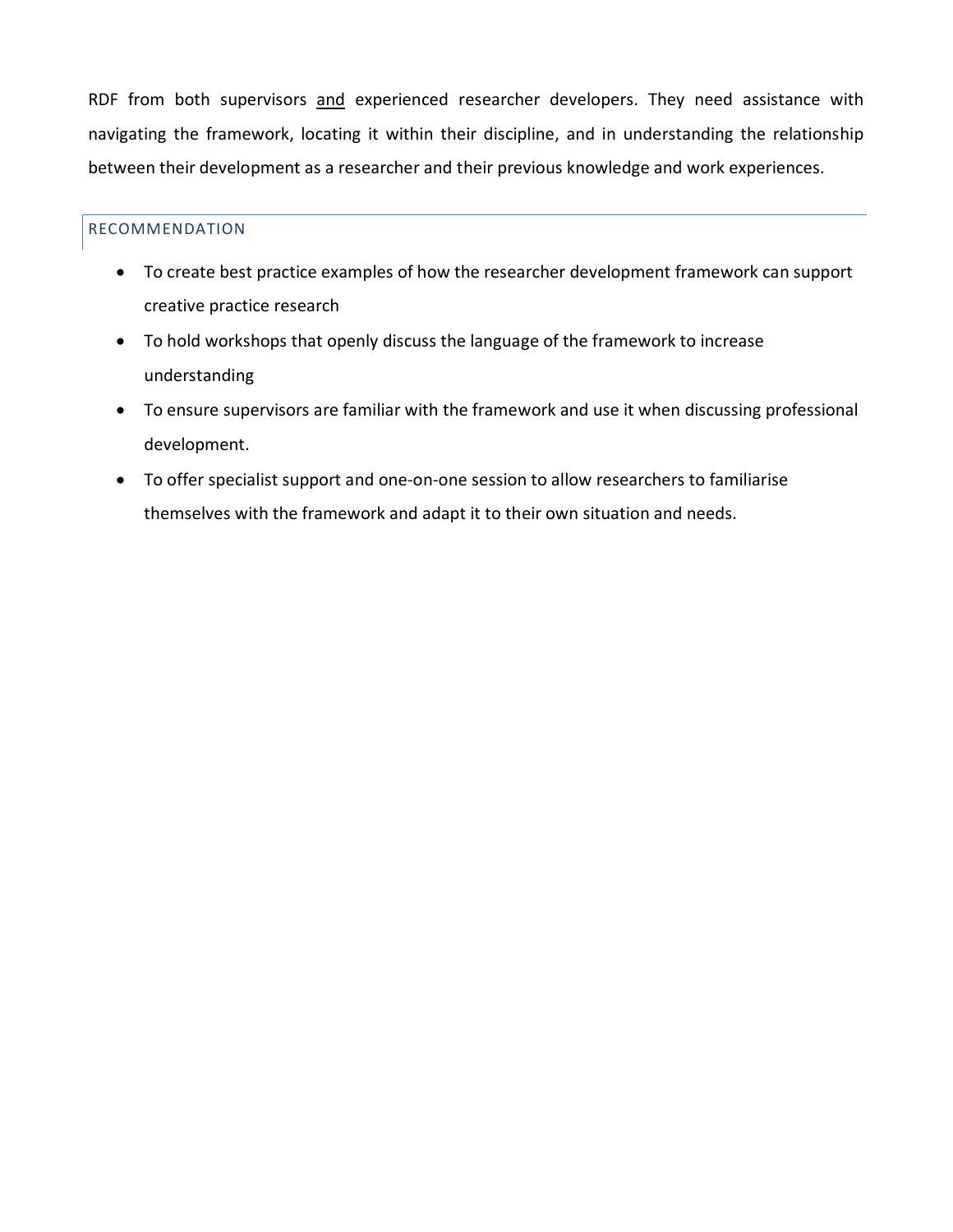# **CONCLUSION**

Almost all universities in the UK offer researcher development or professional skills training programmes. With changes to the academic job market and the global economy, though, these programmes need to be revisited to ensure that they cater for and support the diverse range of researchers currently undertaking doctoral study. This is, perhaps, even more important within the arts and humanities where the expectations of academic careers and much higher and where doctoral researchers are often studying part time and have a wealth of professional experience behind them. As Park notes, the danger inherent in current policy discussions is that doctoral research becomes the third tier in a linear development model that begins with a bachelor's degree. This would disregard the needs of a large number of students that return to study later in their careers and undermine the effect undertaking a PhD mid-career can have on the economy.

At Bath Spa University, the researcher development programme actively encourages all doctoral researchers to engage with the researcher development framework so that they can build (or extend) a professional development plan to suits their needs. The programme brings together the graduate school, research office, careers teams, subject librarians and supervisors and aims to push the boundaries of the doctorate, taking it beyond the walls of the department and drawing in perspectives from outside of the university. Although there is still much work to do, we aim to bridge the gap between research expertise, skills and the professional sector and are enabling our creative writing doctoral researchers to engage with industry professionals (such as agents, editors, national organisations, or those working with the creative industries) through forums, reading groups, resources, and events as well as through an emerging internship programme.

The PhD in Creative Writing Forum is one example of the approach being taken at Bath Spa University. It meets for three hours each month and is convened by the programme leader. The forum evolves in response to students' needs and requests, and provides subject specialist training and support, as well as developing the sense of community that is so important to students. Students undertaking the PhD via the full time Low Residency route participate in the forum by video link. One constant in every forum is that time is always available for detailed discussion of the students' own creative and critical work. It is a space where PhD students know they can always get expert feedback on their work in progress, whatever stage the work may be at, whether the very first draft of chapter one or an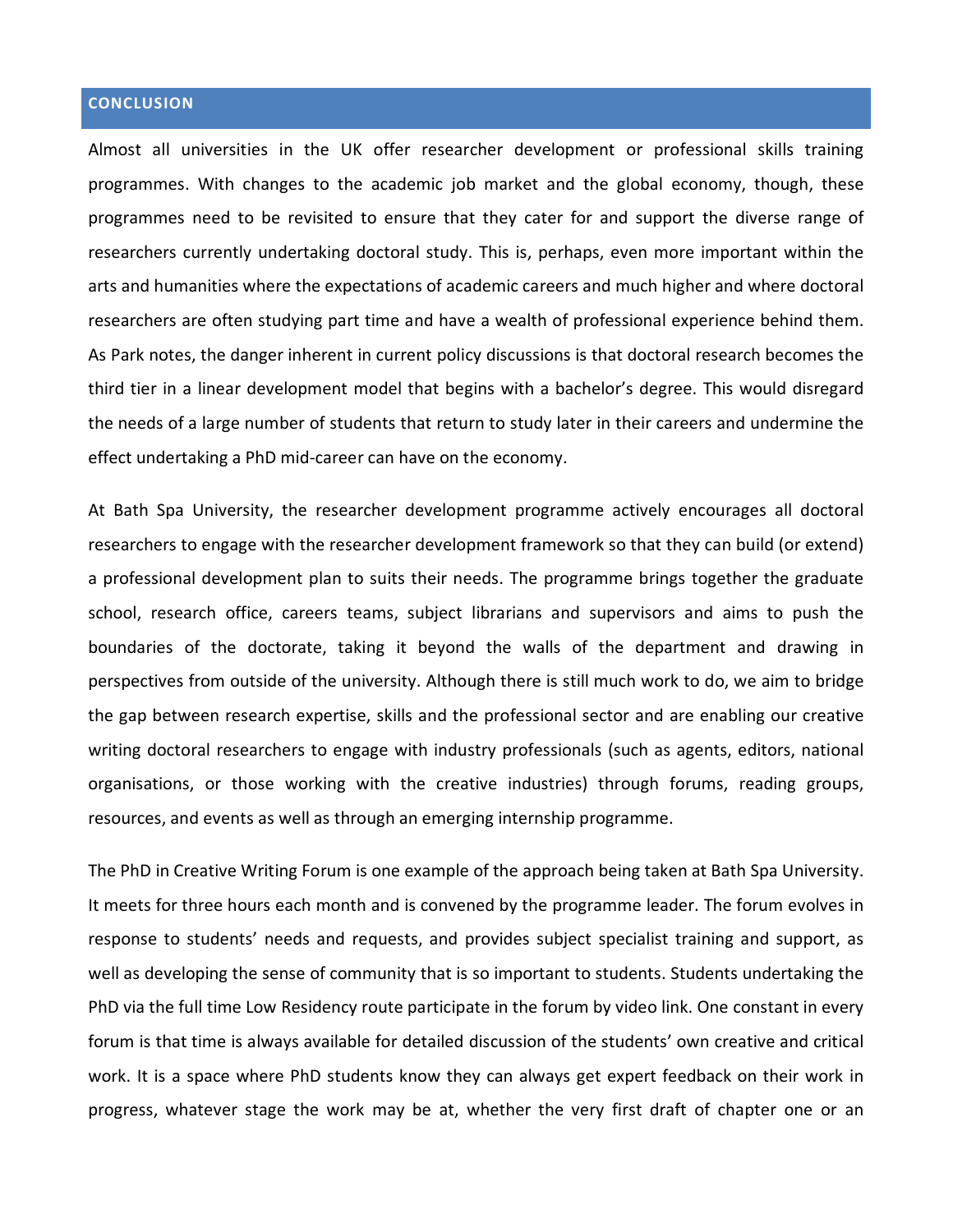abstract for a thesis that is about to be submitted. The feedback is delivered by a high level writing workshop. It is also a place where students are able to meet distinguished guests, whether fellow writers or industry professionals. The PhD forum allows students to raise questions and concern. At its heart is the belief that the PhD in Creative Writing gives great benefit to their professional and creative lives, and that these parts of their lives cannot be disentangled from their development as researchers. The forum develops students' ability to reflect on their own and one another's practice, to situate that practice in terms of key critical questions and problems, and to articulate where their work belongs in the ever-evolving canon. At a literary festival, we were struck by how well equipped our PhD students were when addressing questions and discussing their work - exceptionally better than their non-PhD counterparts. This forum is supplemented by interdisciplinary workshops that explore: creative practice as research methodology, processes of evaluation and validation, as well as research design, project management, and career planning.

PhD study over 3-4 years develops new researchers and should not solely be seen as a process by which a body of 'new knowledge' is generated. While not necessarily the prime motivation for undertaking doctoral study, continuing professional development needs to be embedded into the PhD process. In a way, a focus on soft skills provision misses the point. To help doctoral candidates see the benefits of so-called soft-skills, they need to be contextualised and coupled with subject knowledge. Key to this will be acquiring a detailed and discipline specific understanding of the translational nature of the skill sets acquired during a doctorate and assisting doctoral researchers to connect their research to the professional and public sectors. Indeed, as Ortun Zuber-Skerritt and Eva Cendon have noted, skills training requires both reflection and application (Zuber-Skerritt and Cendon 2014). Researcher Development, then, needs to go beyond professional skills training session and provide opportunities for researchers to think through doing and to reflect on their experience. Creative practice as research already provides fertile ground for this professional experimentation, the arts sector playing a key role in the development and dissemination of creative arts research.

A 2011 UK Council for Graduate Education Report stated that the reason the professional doctorate emerged in the USA, UK, and Australia was to create a doctorate that met the needs of the knowledge economy (UKCEG 2011). While this statement is perhaps of no surprise, in the current climate we need to ask what the difference is between the professional doctorate and the PhD with embedded professional skills training. As noted earlier, creative practice research is rarely independent of the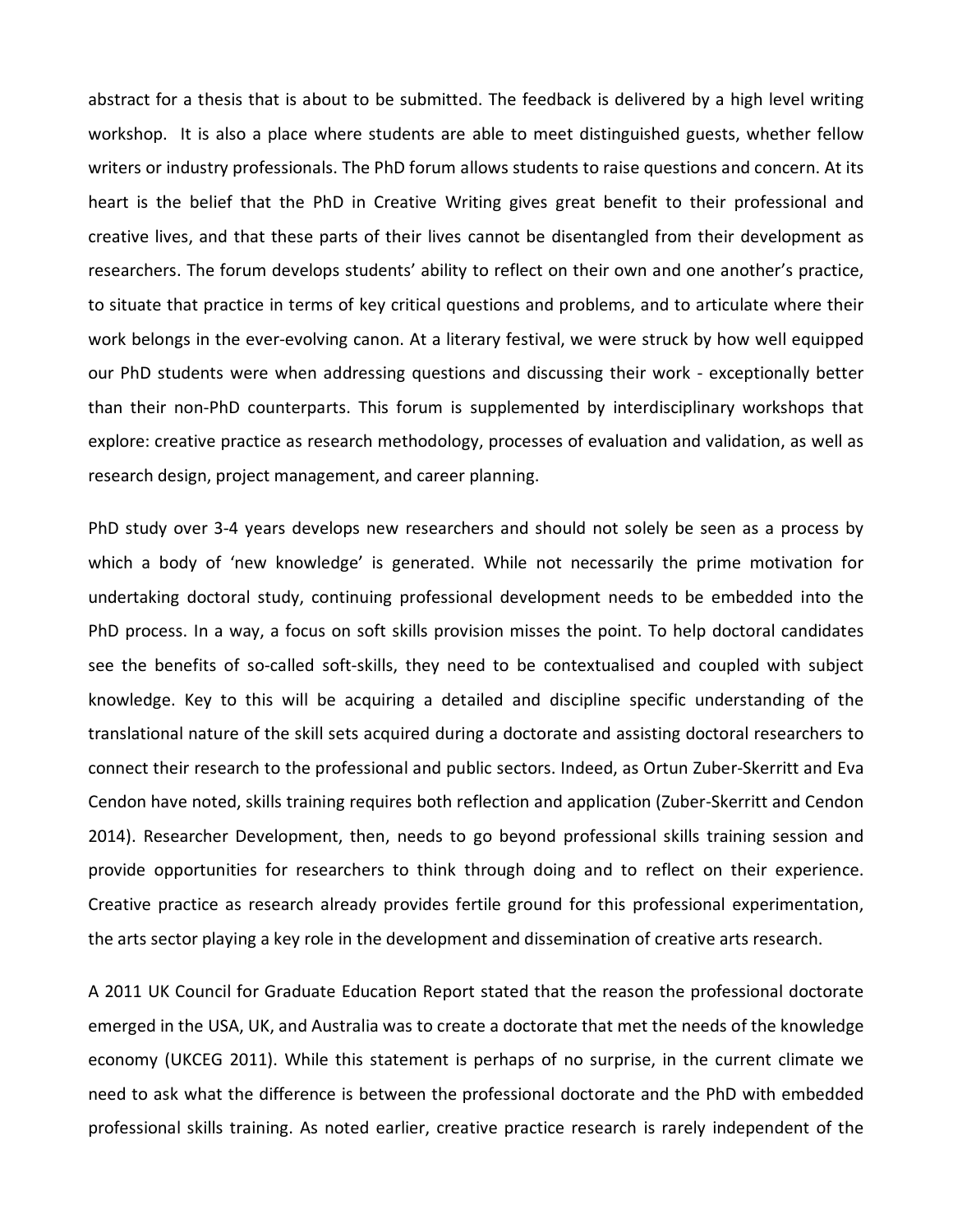feedback and peer review of the professional sector and is often in active dialogue with the wider professional sector. While there has been a tendency to clearly demarcate between professional and philosophical doctorates, it may now be worth exploring the space in-between, a space in which industry and sectorial 'problems' can be combined with philosophically-driven question.

To argue that skills need to be at the heart of the doctoral process, as bodies such as the European League for Research Universities have, in a way misses the mark (LERU 2010). On the one hand, it fails to address the personal motivations of those undertaking a PhD, particularly in the arts and humanities, many of whom remain self-funded. On the other hand, it fails to value the knowledge and expertise generated during the PhD process and the importance of introducing research to sectors in which research is not undertaken or not yet understood. As Michael A. Peters notes:

Today, there is a strong renewal of interest among politicians and policymakers worldwide in the related notions of creativity and innovation, especially in relation to terms such as "the creative economy", "knowledge economy", "enterprise society", "entrepreneurship" and "national systems of innovation". In its rawest form, the notion of the creative economy emerges from a set of claims that suggest that the industrial economy is giving way to the creative economy based on the growing power of ideas and virtual value – the turn from steel and hamburgers to software and intellectual property (Peters 2012; 13).

To engage doctoral researchers with professional development, doctoral programmes need to locate skills-based training within research cultures, areas of research expertise, and in these new and emerging ecologies and economies of knowledge. By providing a doctoral programme that offers a range of opportunities for applied, collaborative, interdisciplinary, immersive and reflective learning, doctoral researchers will have the opportunity to explore both their research interests and their professional skills through a range of different lenses and with a range of sectors. This has the effect of increasing not only their employability, but employer understanding of the value and nature of higher education research.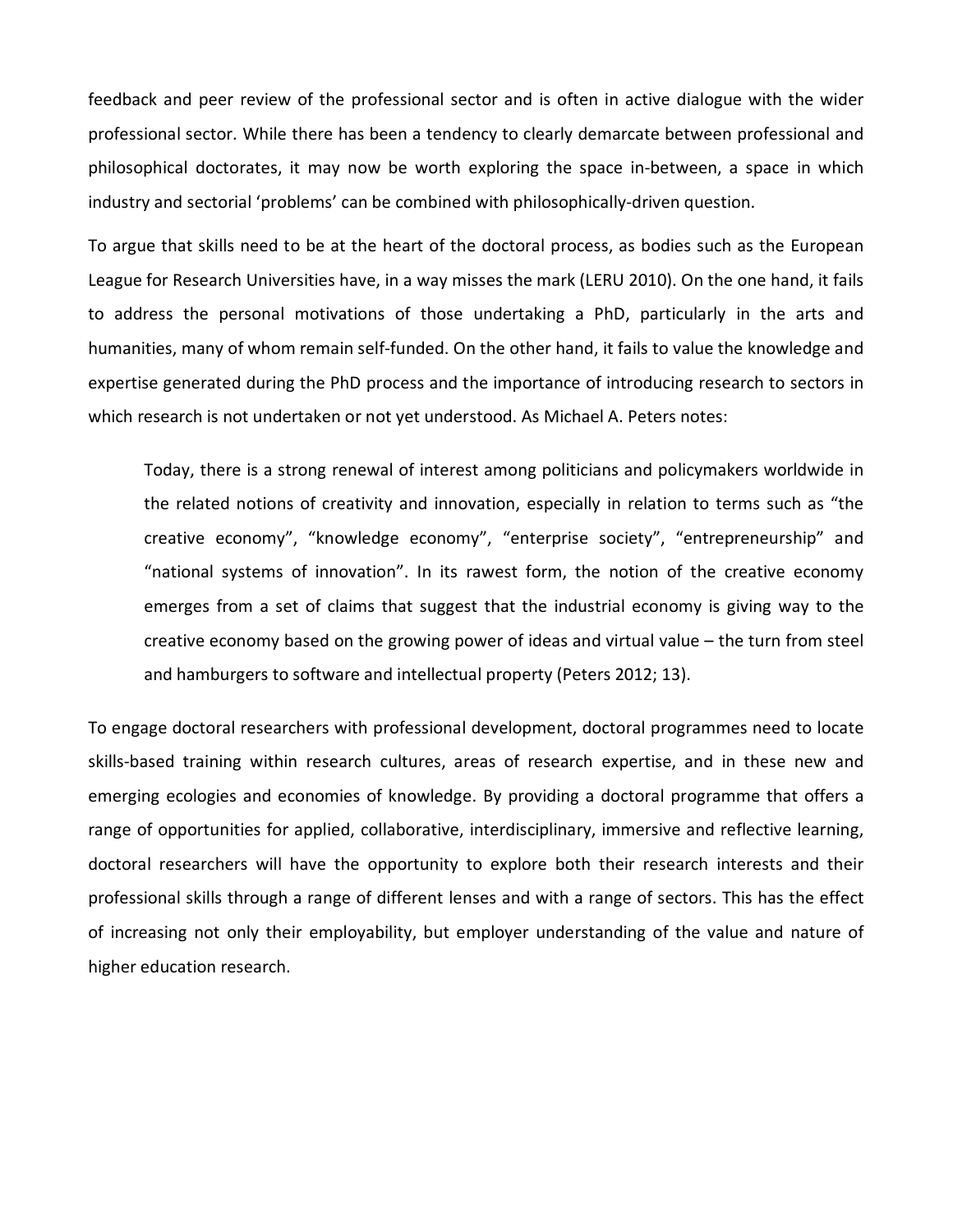# **ACKNOWLEDGEMENTS**

Special thanks go to the Higher Education Academy for enabling us to undertake this research project. We would also like to thank the creative writing doctoral students and supervisors that spent time completing the online survey. We would also like to thank, in particular, Joanna Nadin, Kathryn Lackie, Christine Wilks, Beatrice Hitchman, Fay Weldon, Steve Voake, Gerrard Woodward, Richard Kerridge, and Kate Pullinger for their participation in the video dialogues.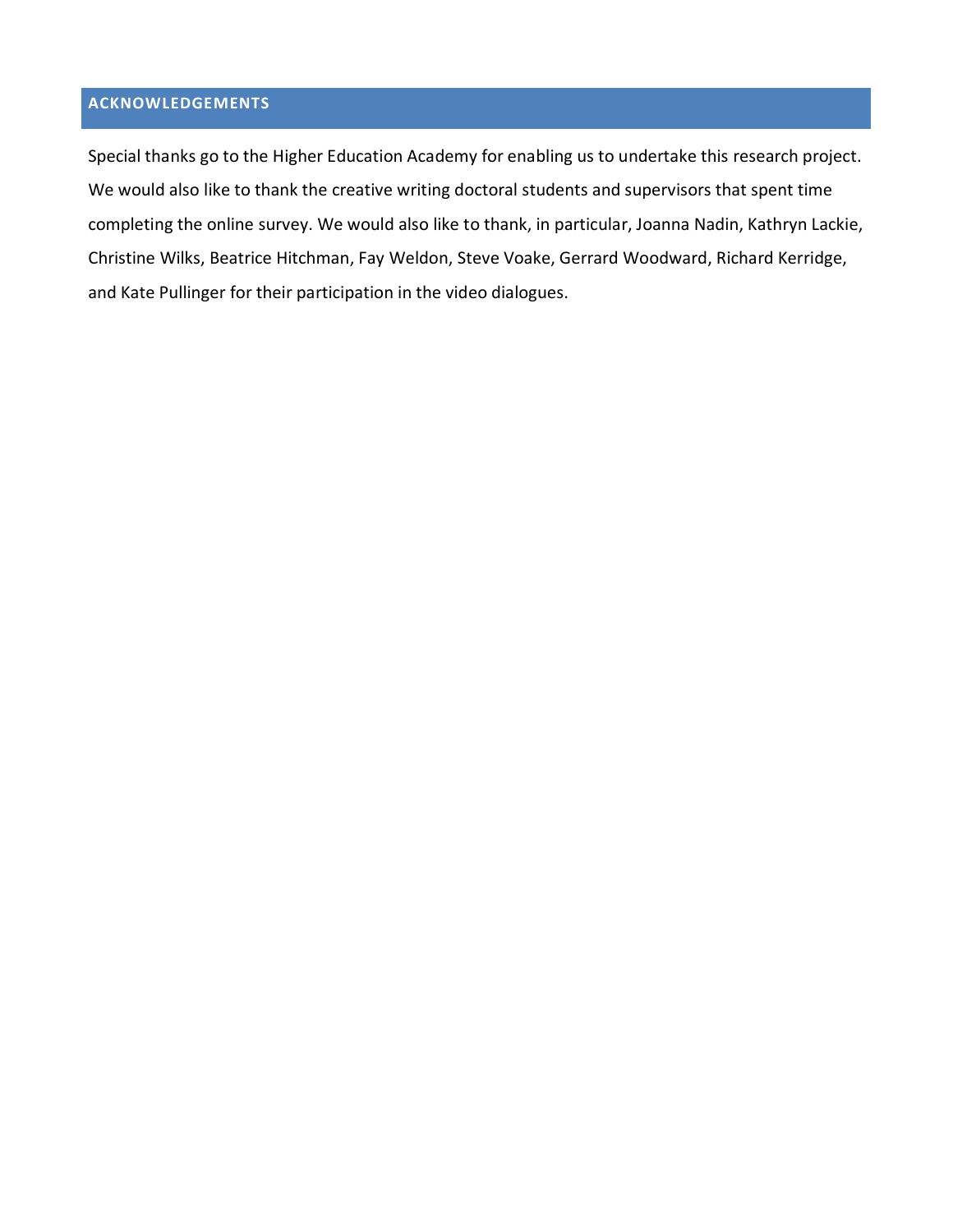## **BIBLIOGRAPHY**

Atkinson, T. and Claxton, G. 2003. *The Intuitive Practitioner: on the value of not always knowing what one is doing*. Maidenhead: Open University Press.

Arts Council England, ACE. 2014. *[The Value of Arts and Culture to People and Society: an Evidence](http://www.artscouncil.org.uk/media/uploads/pdf/The-value-of-arts-and-culture-to-people-and-society-An-evidence-review-TWO.pdf)  [Review](http://www.artscouncil.org.uk/media/uploads/pdf/The-value-of-arts-and-culture-to-people-and-society-An-evidence-review-TWO.pdf)*. Manchester: ACE.

Arts and Humanities Research Council, [A](http://www.ahrc.ac.uk/News-and-Events/News/Pages/AHRC-Strategy-2013-2018.aspx)HRC. 2013. *[The Human World: The Arts and Humanities in](http://www.ahrc.ac.uk/News-and-Events/News/Pages/AHRC-Strategy-2013-2018.aspx)  [Our Time](http://www.ahrc.ac.uk/News-and-Events/News/Pages/AHRC-Strategy-2013-2018.aspx)*. Swindon: AHRC.

Austrailian Government Department of Innovation, Industry, Science and Research. 2011. *[Research](https://www.industry.gov.au/Research/ResearchWorkforceIssues/Pages/Library%20Card/ResearchSkillsforanInnovativeFuture.aspx)  [Skills for an Innovative Future: A Research Workforce Strategy to Cover the Decade to 2020 and](https://www.industry.gov.au/Research/ResearchWorkforceIssues/Pages/Library%20Card/ResearchSkillsforanInnovativeFuture.aspx)  [Beyond](https://www.industry.gov.au/Research/ResearchWorkforceIssues/Pages/Library%20Card/ResearchSkillsforanInnovativeFuture.aspx)*.

Alvesson M. and Sköldberg K. 2000. *Reflexive Methodology: New Vistas for Qualitative Research*. London: Sage..

Ball, L., Pollard, E. and Stanley, N. 2010. *Creative Graduates Creative Futures*. Creative Graduates Creative Futures Higher Education Partnership and the Institute for Employment Studies.

Bennett P. and Turner G. 2013. *[PRES2013: Results from the Postgraduate Research Experience Survey](http://www.heacademy.ac.uk/resources/detail/postgraduate/PRES_2013_UK_report)* York: Higher Education Academy.

Barrett Estelle and Bolt Barbara. 2010. *Practice as Research. Approaches to Creative Arts Enquiry*. New York: I.B.Tauris.

Bizzaro, P. 2004. 'Research and Reflection in English Studies: The Special Case of Creative Writing', *College English*, Vol. 66 (3), pp. 294-309.

Bouner,T. Bowden,R. and Lang, S. 2001. 'Professional Doctorates in England in the 1990s', *Studies in Higher Education*, Vol. 26 (1), pp. 65-83.

Boyce-Tilman, J. et al. 2012. *PaR of the Course: Issues involved in the development of practice-based doctorates in the Performing Arts*. York: Higher Education Academy.

Bullen, E., Robb, S. and Kenway J. 2004. 'Creative Destruction: knowledge economy policy and the future of the arts and humanities in the academy', *Journal of Education Policy*, Vol. 19 (1), pp. 3-22.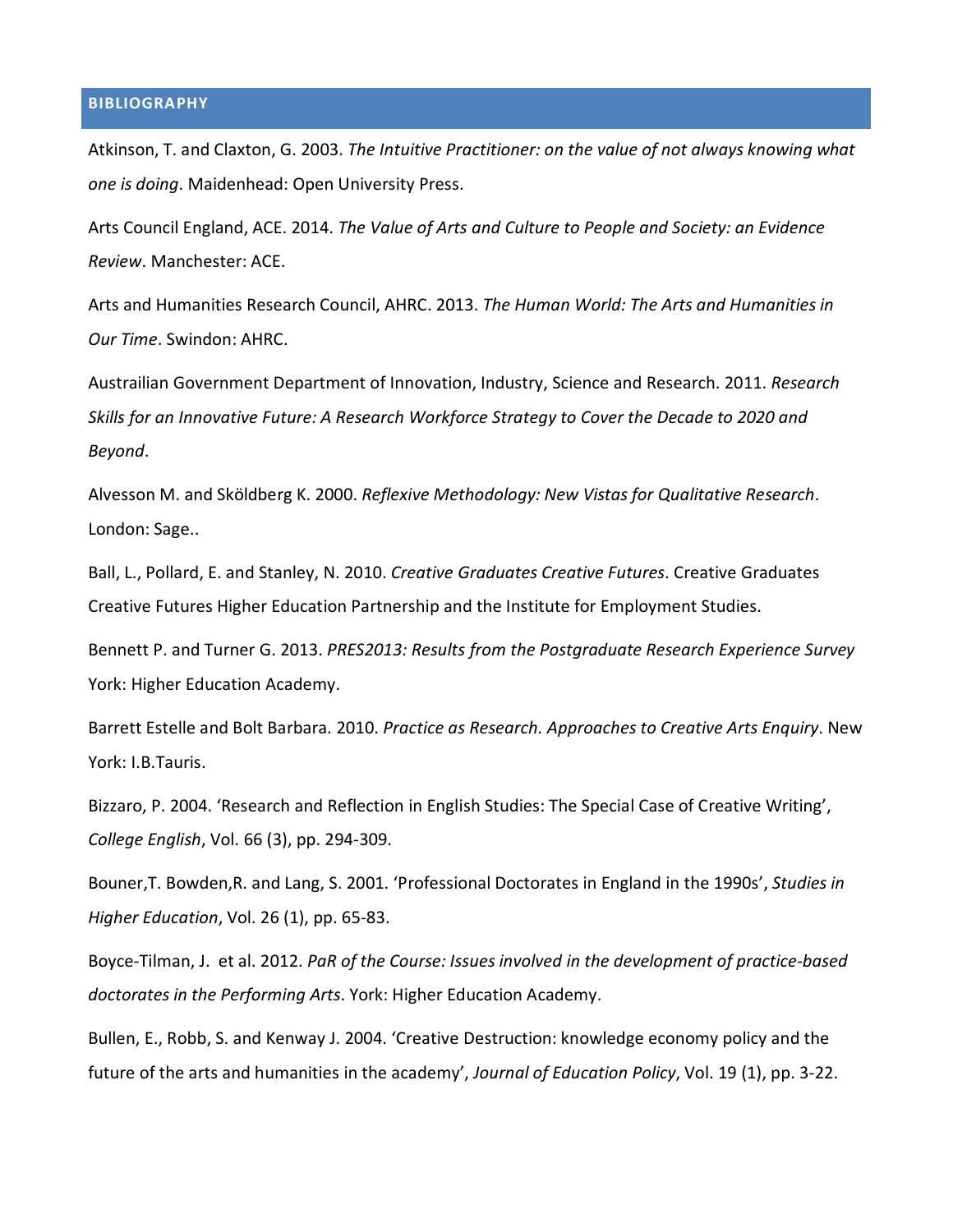Candlin F. 2000. 'Practice-based Doctorates and Questions of Academic Legitimacy', *Journal of Art and Design Education*, Vol. 19 (1), pp. 96-101.

Collins H. 2010. *Creative Research. The Theory and Practice of Research for the Creative Industries*. Lausanne, Switzerland: AVA Publishing.

Council of Graduate Schools and Educational Testing Service. [2](http://www.pathwaysreport.org/)012. *[Pathways through](http://www.pathwaysreport.org/) Graduate [School and Into Careers](http://www.pathwaysreport.org/)*. Princeton: Educational Testing Service.

Craswell, G. 2007. 'Deconstructing the skills training debate in doctoral education'. Higher Education Research and Development, Vol. 26 (4), pp. 377-391.

Crossouard, B. 2013. 'Conceptualising doctoral researcher training through Bernstein's theoretical frameworks'. *International Journal for Researcher Development*, Vol. 4 (2), pp. 72-85.

Dallow P. 2003. 'Representing Creativeness: Practice-based approaches to research in creative arts', *Art, Design & Communication in Higher Education* Vol. 1 (1), pp. 49-66.

Department for Culture Media and Sport. 2006. *Developing Entrepreneurship for the Creative Industries: Making the case for Public Investment*. London: DCMS.

Fulton J., Kuit J., Sanders G., and Smith. P. 2013. *The Professional Doctorate*. London: Palgrave Macmillan.

Grafton Antony T. and Grossman James. 2011. 'No More Plan B: A very modest proposal for graduate programs in history'. Retrieved from the [w](http://www.historians.org/perspectives/issues/2011/1110/1110pre1.cfm)ebsite for the American Historical Association. URL: http://www.historians.org/publications-and-directories/perspectives-on-history/october-2011/nomore-plan-b

Graham, Beryl. 1997. *A Study of Audience Relationships with Interactive Computer-Based Visual Artwork in Gallery Settings, through Observation, Art Practice, and Curation*. PhD Thesis: University of Sunderland

Gray, C., Malins, J. 2004. *Visualising Research*. Hampshire, England: Ashgate Publishing.

Higgs J. and Titchen A. 2008. *Professional Practice in Health, Education and the Creative Arts*. London: Blackwell Science. 2008.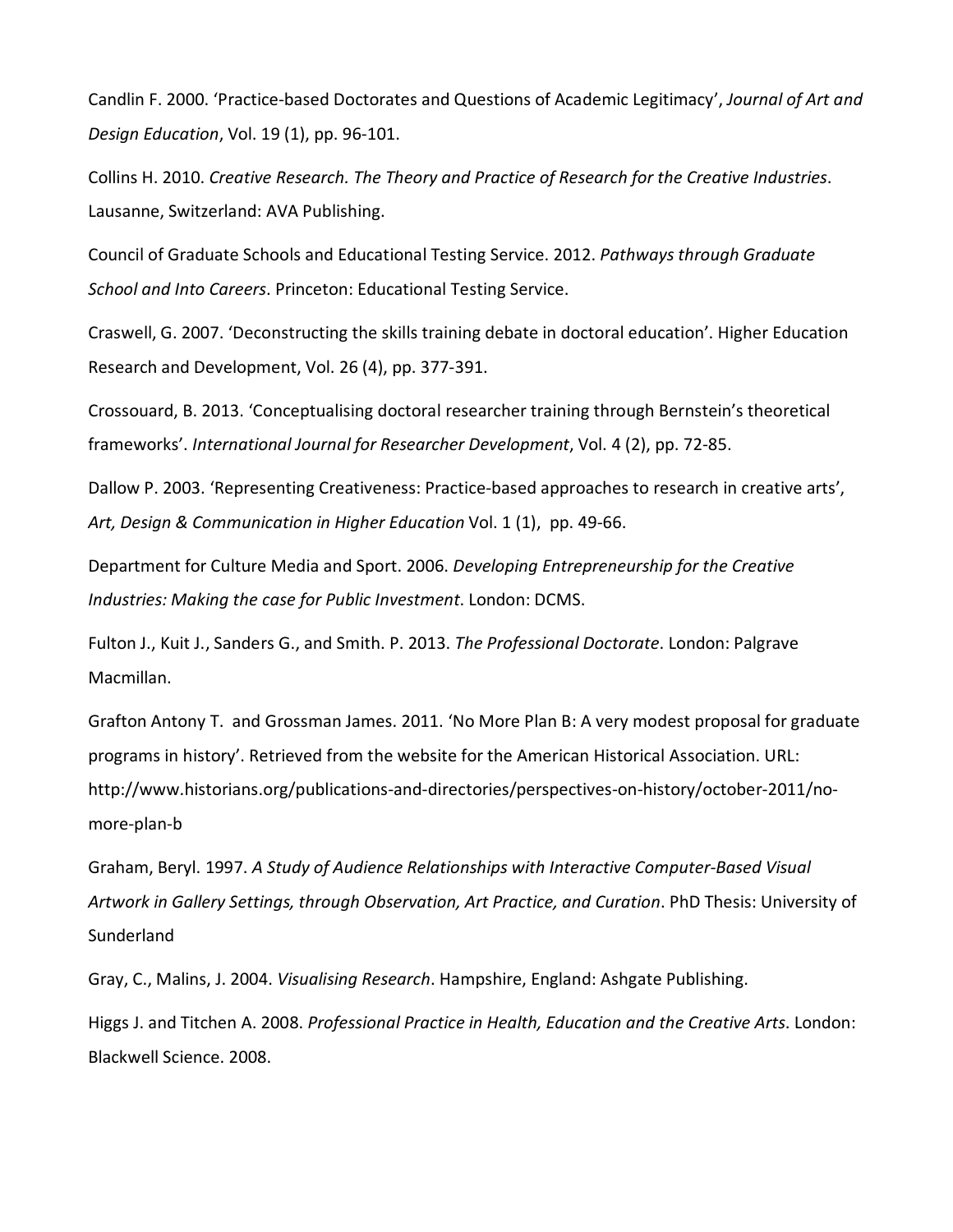Jones, A. 2009. 'Redisciplining generic attributes: the disciplinary context in focus', *Studies in Higher Education*, Vol. 34 (1), pp. 85-100.

League of European Research Universities. 2010. *[Doctoral degrees beyond 2010: Training talented](http://www.grc.uzh.ch/coordinators/quality/LERU_beyond_2010.pdf)  [researchers for society](http://www.grc.uzh.ch/coordinators/quality/LERU_beyond_2010.pdf)*. Leuven, Belgium: LERU.

Macleod, K. (1998). 'Research in Fine Art; Theory Judgment and Discourse', *Drawing Fire*, Vol. 2 (2), pp. 33-37.

Manathunga, C., Pitt, R. and Critchley, C. 2009. 'Graduate attribute development and employment outcomes: tracking PhD graduates', *Assessment & Evaluation in Higher Education*, Vol. 34 (1), pp. 91- 103.

Mowbray S. and Halse C. 2010. 'The purpose of the PhD: theorising the skills acquired by students', Higher Education Research & Development, Vol. 29 (6), pp. 653-664.

Peters M. A., Marginson, S. and Murphy, P. 2009. *Creativity and the Global Knowledge Economy*. New York: Peter Lang.

Nelson, R. 2013. *Practice as Research in the Arts: Principles, Protocols, Pedagogies, Resistances*. Hampshire: Palgrave Macmillan.

NESTA. 2013. *[B](http://www.nesta.org.uk/publications/better-made-mutual-influence-science-fiction-and-innovation#sthash.2YyrBmfR.dpuf)etter Made Up The Mutual Influence of Science Fiction and Innovation*. URL: http://www.nesta.org.uk/sites/default/files/better made up the mutual influence of science ficti on\_and\_innovation.pdf

Organisation for Economic Co-operation and Development. 2013. Transferable Skills in Training for Researchers: Supporting Career Development and Research. OECD Publishing.

Park, C. 2007. *Redefining the Doctorate*. York: HEA.

Philips E. M. and Pugh, D. S. 2000. *How to get a PhD: A Handbook for Students and their Supervisors*. 3<sup>rd</sup> Edition. Buckinghamshire: Open University Press.

Rugg G. and Petre M. 2006. *The Unwritten Rules of PhD Research*. Buckinghamshire: Open University Press.

Schon D. A. 1982. *The Reflective Practitioner: How Professionals Think in Action*. USA: Basic Books.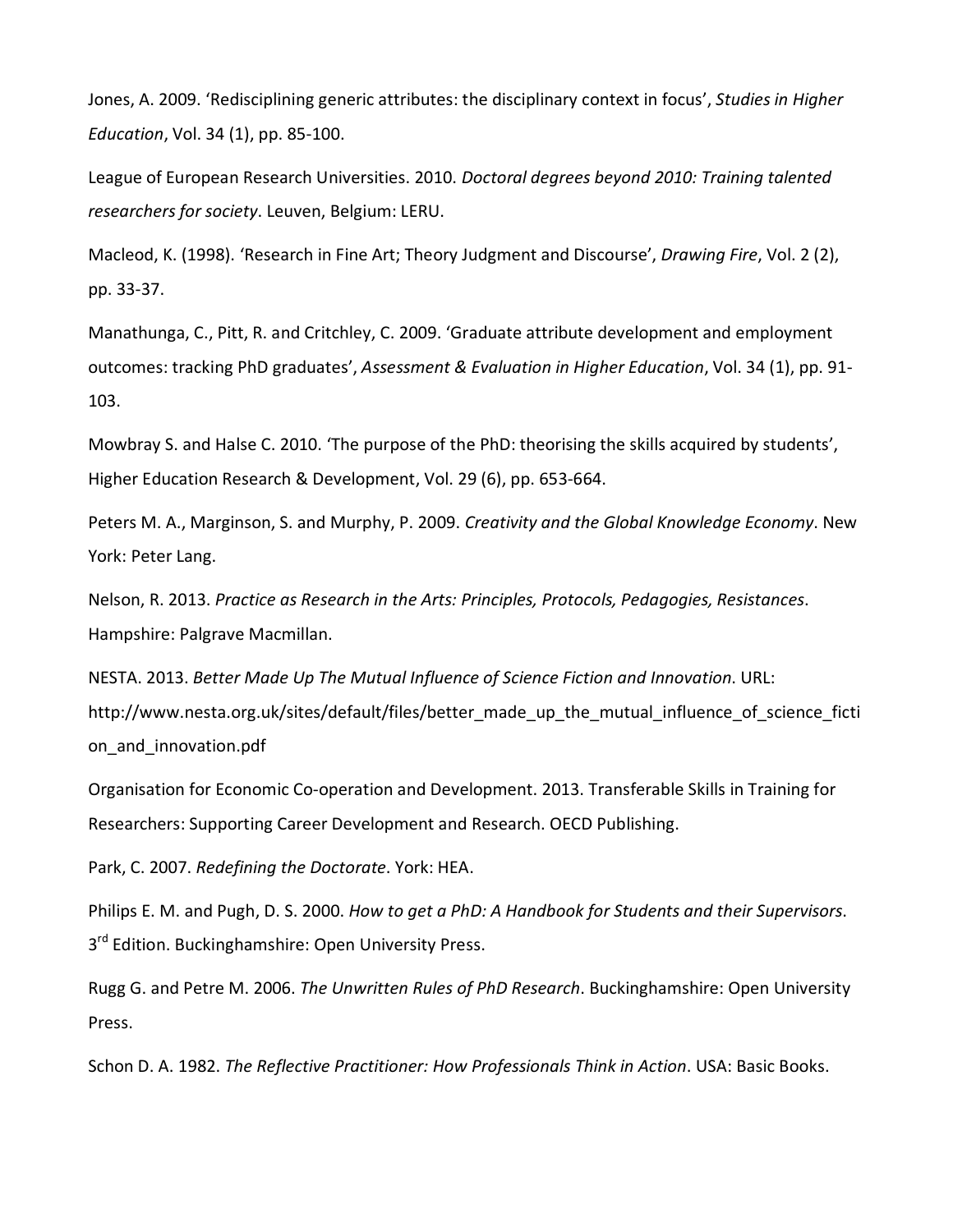Smith, H. and Dean, T. 2009. *Practice-led Research, Research-led Practice in the Creative Arts*. Edinburgh: Edinburgh University Press.

Trafford V. and Leshem S. 2009. ' Doctorateness as a threshold concept', *Innovations in Education and Teaching International*,Vol. 46 (3), pp. 305-316.

UK Council for Graduate Education. 2011. *[P](https://www.ukcge.ac.uk/sub.php?main=resources&sub=publications&publication=Professional%20Doctorates%20in%20the%20UK%20(2011))rofessional Doctorates in the UK*. Lichfield: UKCGE.

UK Council for Graduate Education. 1997. *Practice-based Doctorates in the Creative and Performing Arts and Design*. Lichfield: UKCGE.

UK Trade and Investment. 2014. UK Creative Industries - International Strategy: Driving global growth for the UK creative industries. UKTI.

Vitae. 2009. *[R](https://www.vitae.ac.uk/vitae-publications/reports/wdrwtd-the-career-intentions-of-doctoral-graduates-feb12.pdf)ecruiting Researchers: survey of employer practice*. Careers Research & Advisory Centre.

Vitae. 2012. *[W](https://www.vitae.ac.uk/vitae-publications/reports/wdrwtd-the-career-intentions-of-doctoral-graduates-feb12.pdf)hat do researchers want to do? The career intentions of doctoral researchers*. Careers Research & Advisory Centre.

Vitae. 2013. *[W](https://www.vitae.ac.uk/vitae-publications/reports/wdrwtd-the-career-intentions-of-doctoral-graduates-feb12.pdf)hat do researchers do? Early Career Progression of Doctoral Graduates*. Careers Research & Advisory Centre.

von Drathen, D. 2004. *Vortex of Silence*. Milano: Editzioni Charta.

Winter, R., Griffiths. M, and Green K. 2000. 'The "Academic" Qualities of Practice: what are the criteria for a practice-based Phd?', *Studies in Higher Education*, Vol. 25 (1), pp. 25-37.

Yair, K. 2012. *Craft and Enterprise*. Crafts Council. URL:

http://www.craftscouncil.org.uk/content/files/craft and enterprise briefing note march2012.pdf

Yair, K. 2012. *Craft & Higher Education*: an update. Crafts Council. URL:

http://craftscouncil.org.uk/downloads/craft-and-higher-education/

Zuber-Skerritt, O. and Cendon, E. 2014. 'Critical Reflection on Professional Development in the Social Sciences: Interview Results', *International Journal for Researcher Development*, Vol. 5 (1), pp. 16-32.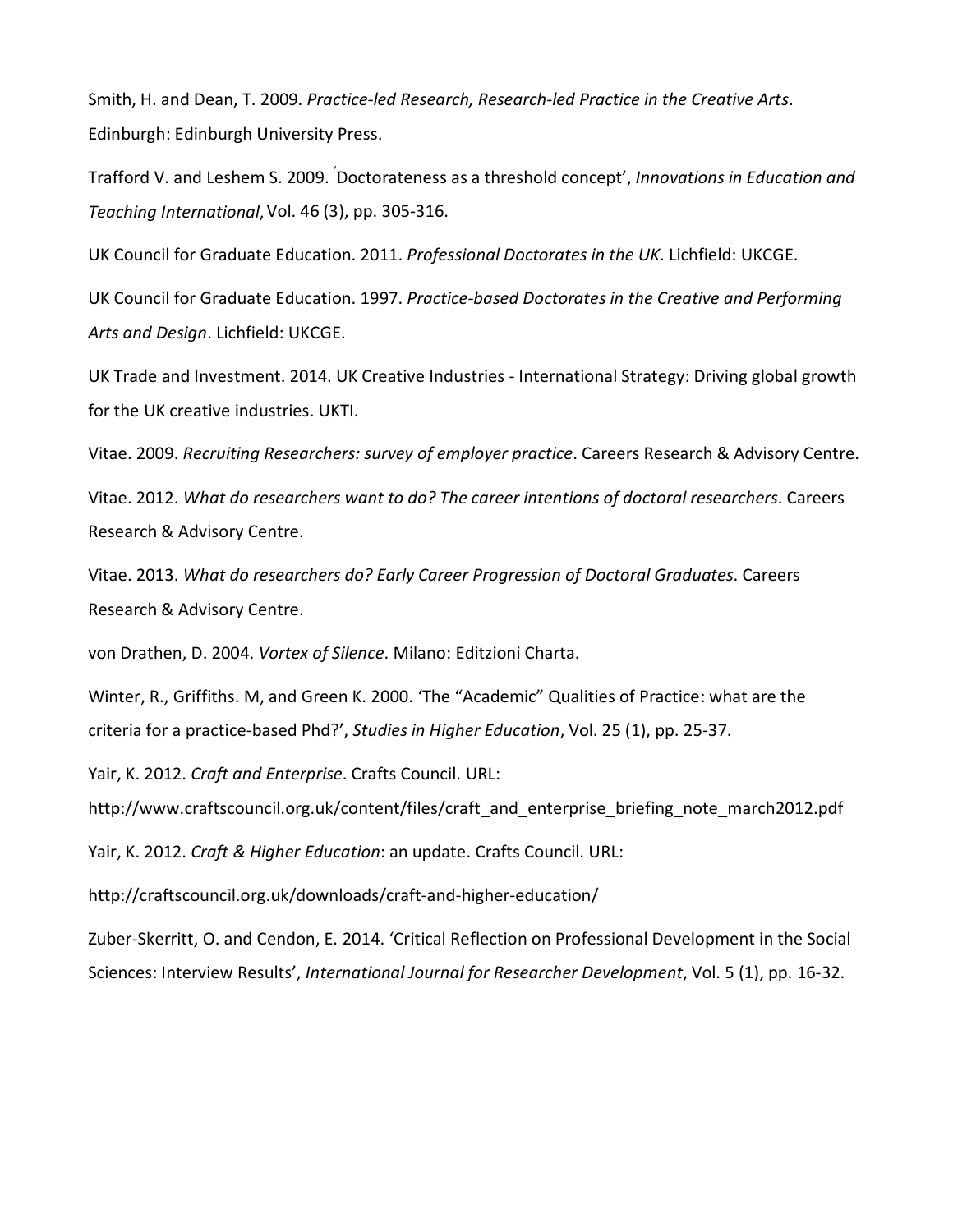# **APPENDIX ONE: ONLINE SURVEY SENT TO DOCTORAL RESEARCHERS**

## **ABOUT YOU**

- 1. Are you a Full-Time, Part-Time, or Low-Res PhD Candidate
- 2. When year did you register?
- 3. How did you find out about the Bath Spa Creative Writing PhD?
- 4. If you have an MA, where did you undertake this?
- 5. What subject was your first degree in?

## **MOTIVATION**

6. What was your impetus for embarking on a creative practice PhD? What do you hope to achieve?

## **CREATIVE DEVELOPMENT**

- 7. How do you think that Creative Practice PhD research will help with your own creative development?
- 8. How do you think that Creative Practice PhD research will impact on your creative process?
- 9. In what ways do you engage with research methods and methodologies?
- 10. Why might documenting your practice be important for your PhD? How do you do this?
- 11. How do you view the relationship between the creative and critical parts of the thesis?
- 12. Looking to the future, can you see how completing a Creative Practice PhD may influence your creative outcomes?

## **PERSONAL DEVELOPMENT**

- 13. Do you consider yourself to be a motivated, enthusiastic researcher and, if so, can you give an example of your practice?
- 14. Regarding the PhD process, do you consider yourself to be resilient? How do you deal with adversity?
- 15. Do you engage with your peer group? Are they within the school, the university, or more generally in the creative writing sector?
- 16. Do people come to you for advice pertaining to your PhD? Often? Occasionally? Never?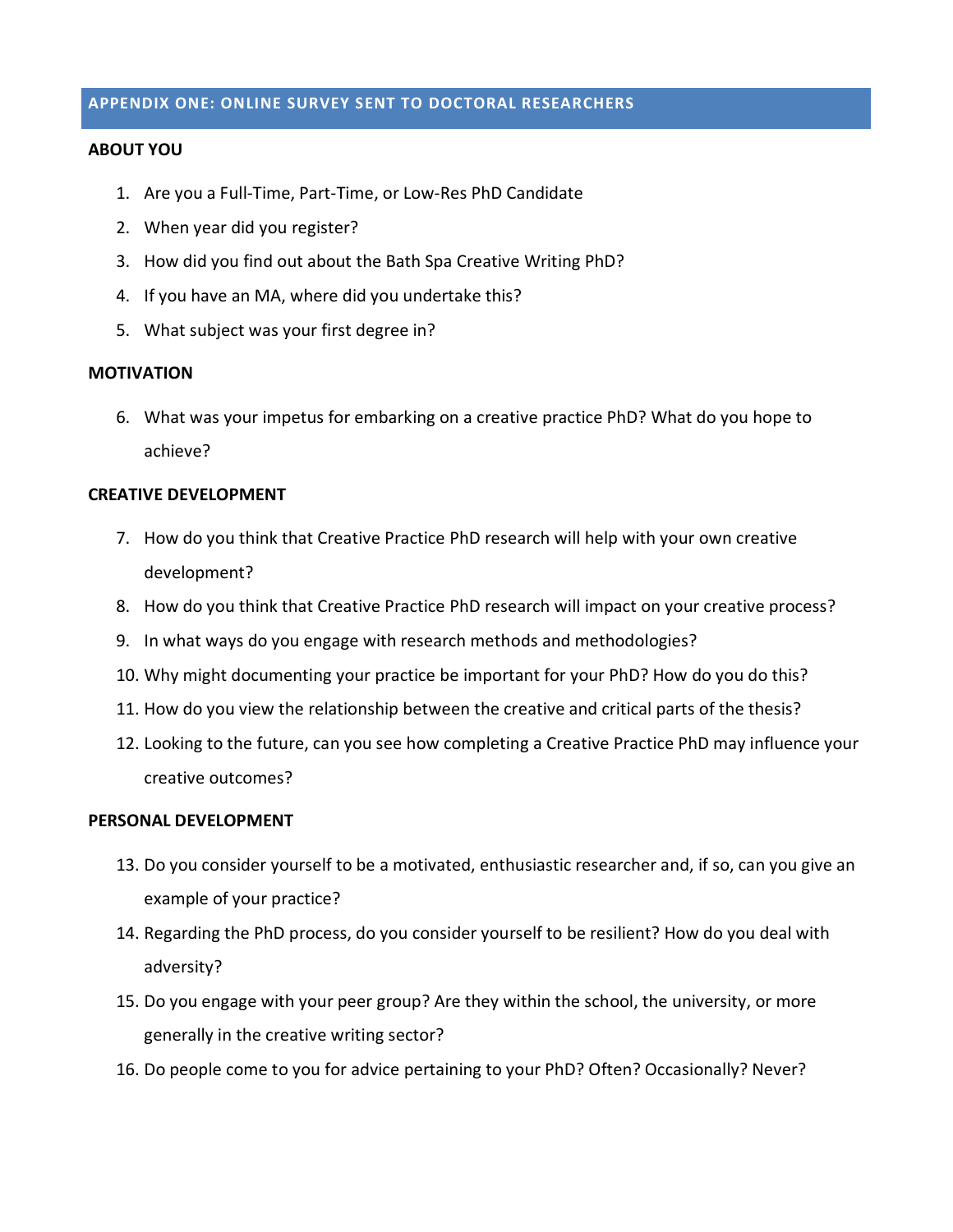17. Do you have support structures outside of the university such as mentors or readers or research networks? Can you describe them briefly?

## **PROFESSIONAL DEVELOPMENT**

- 18. How do you see your Creative Practice project in the broader context of academic research beyond the department/university?
- 19. Do you think that a Creative Practice PhD will help your knowledge of your chosen industry? If so, how?
- 20. Do you engage with opportunities that arise outside of the PhD context? If so could you briefly describe a scenario?
- 21. Do you seek to progress in an academic career? If so, what or where do you go for advice and direction?
- 22. Do you have a network that helps and supports you?
- 23. What does a creative writing PhD have to offer the wider professional sector? You may want to think about the arts, cultural, and creative sectors, the creative industries, and the technology and manufacturing industries.

# **TRANSFERABLE SKILLS**

*Before answering the questions below, please watch this short video:* 

*https://www.youtube.com/watch?v=mwu1nnSh6bU* 

*For more details on the framework watch the above video. To access the framework follow this link: https://www.vitae.ac.uk/vitae-publications/rdf-related/introducing-the-vitae-researcherdevelopment-framework-rdf-to-employers-2011.pdf*

- 24. To what extent do you think it is useful to think in terms of these broad skill sets?
- 25. Do you think this nationally agreed framework is useful for creative practice PhDs candidates?
- 26. How useful might this framework be for planning your (research?) career?
- 27. What do you think are the main strengths and weaknesses of the framework?

# **FINAL QUESTION**

28. If you could sum up the reason for doing a CW PhD in a single sentence, what would you say?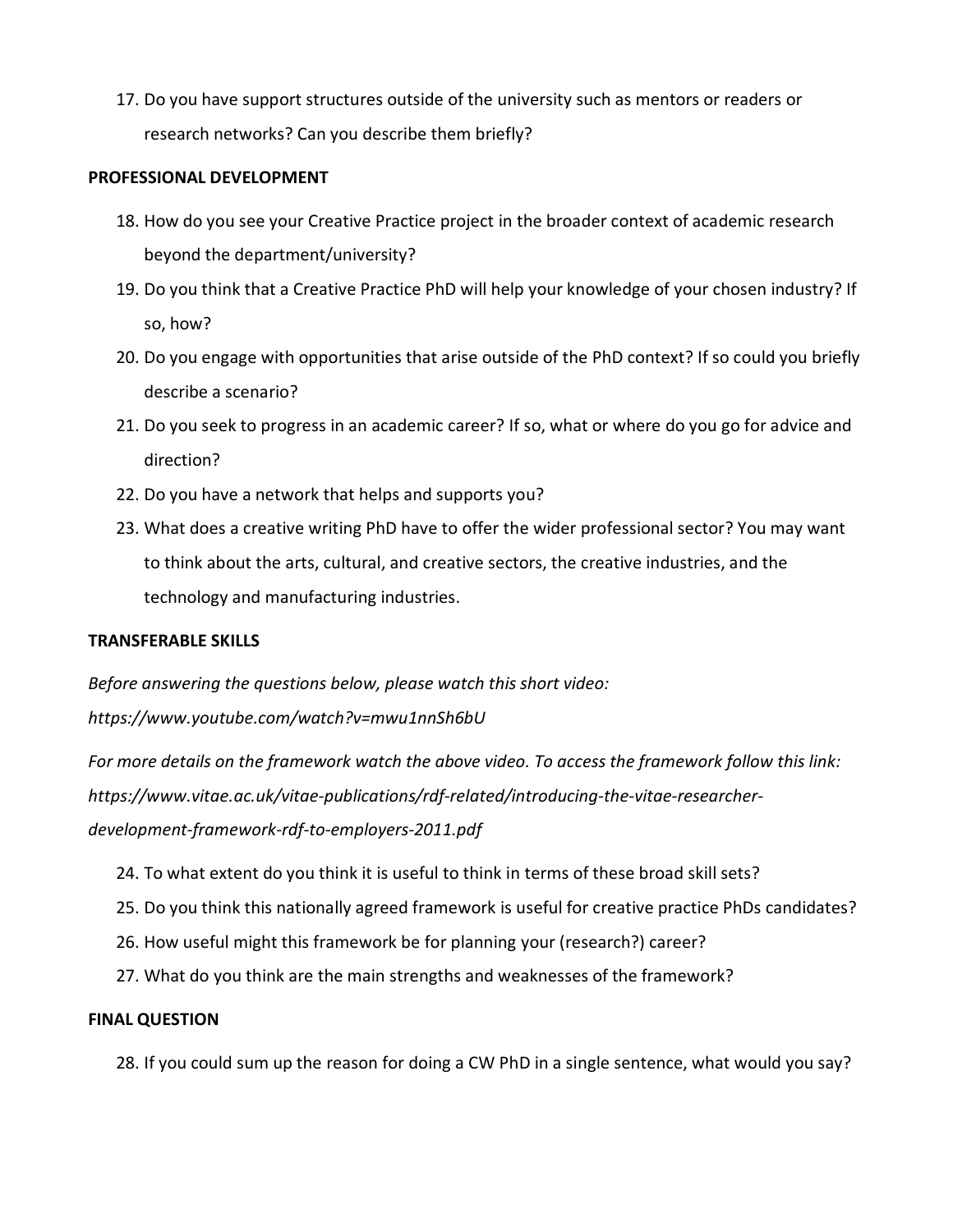## **Details**

- 1. Name:
- 2. Year/Stage:
- 3. Mode of Delivery:

## **Careers and Motivation**

- 4. What was your motivation for undertaking a PhD?
- 5. What do you hope to achieve?
	- a. In terms of your practice?
	- b. In terms of your career?
- 6. What is the relationship between your PhD and your career ambitions?
- 7. Has your perception of the PhD and of your work changed since you started your PhD?
	- a. Why?
	- b. What effect?
- 8. What role do you think a Creative Practice PhD plays within the academy/HE?
	- a. Research/the REF?
	- b. Funding?
	- c. Teaching?
- 9. How is the CP PhD understood within publishing and writing industries?
	- a. How is it valued?
	- b. To what extent?
	- c. What are the perceived benefits/drawbacks?
- 10. What value do you think a CW PhD has for the wider professional sector?
	- a. Creative Industries?
	- b. Government eg. Policy?
	- c. Industry eg. Dyson? Retail?

# **Skills and Knowledge**

- 11. What support do you think you need, specifically, to complete your PhD?
	- a. From your supervisor?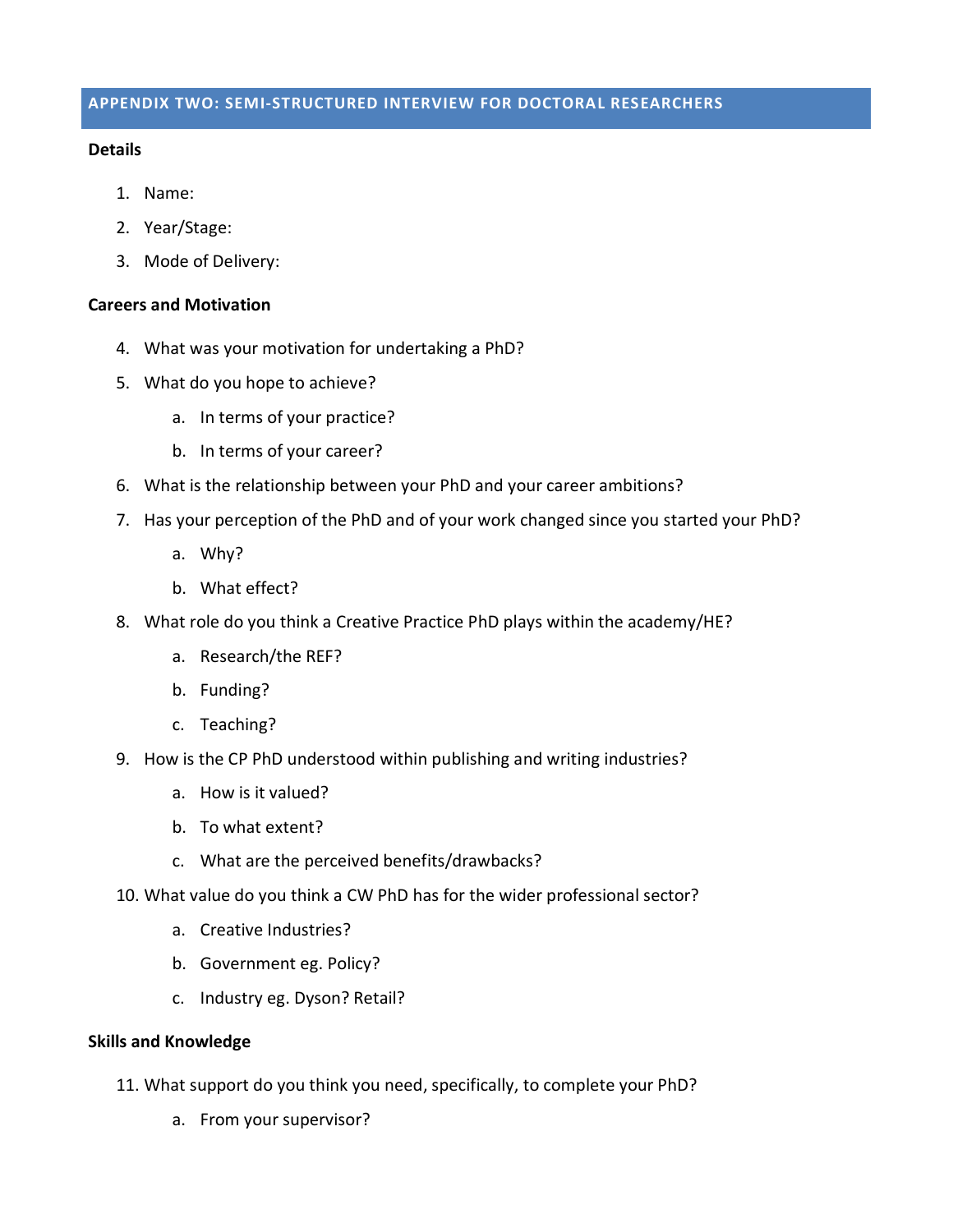- b. From your peers?
- c. Research training?
- d. External bodies and people?
- 12. What skills do you think you have developed thus far?
- 13. What skills do you think you still need to develop?
- 14. How useful do you think the RDF Framework is to completing your PhD?
	- a. Do you find it applicable to creative practice?
	- b. Are there any issues with the framework?
	- c. Do you currently use the framework? If so, how?
- 15. What types of knowledge do you think your PhD generates?
- 16. How do you record, document and critique the methods and techniques you employ?
	- a. How does this inform and develop your practice?
	- b. How do you know your work is original?
	- c. Moments of transformation?
- 17. What role does interdisciplinary research play within your research and practice?
- 18. What role does the audience play in the development of your research?
- 19. What role does the publisher play in the development of your research?
- 20. If the PhD process were an animal, what sort of an animal would it be?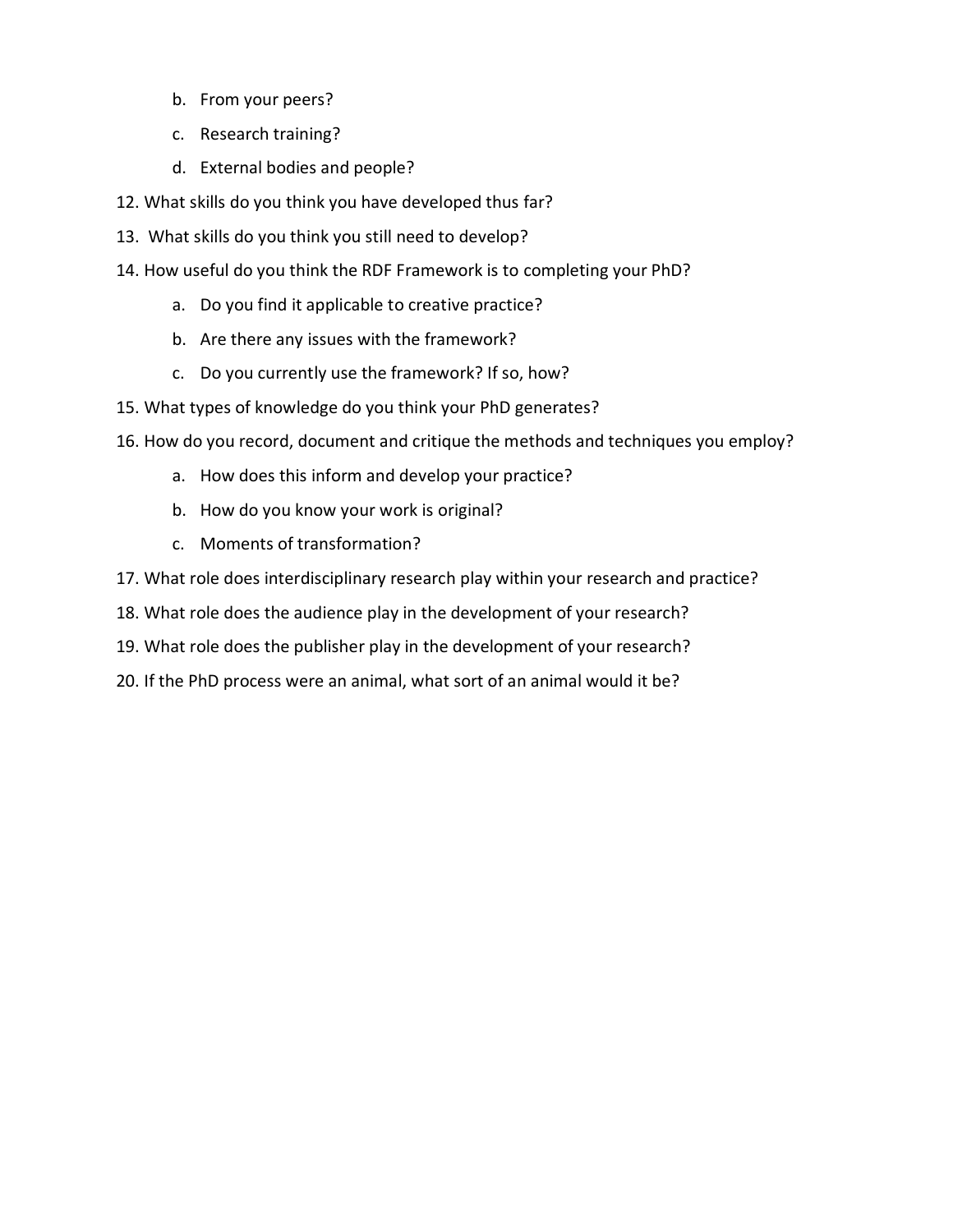# **APPENDIX THREE: ONLINE SURVEY SENT TO DOCTORAL SUPERVISORS**

- 1. How can a PhD enhance and contribute to a writer's development?
- 2. What personal/professional skills sets do you think a CW PhD provides you with?
- 3. What type of support and training can help a PhD candidate develop?
- 4. What might a creative writing PhD have to offer the wider professional sector?
- 5. What can be gained from undertaking a CW PhD?

# **APPENDIX FOUR: SEMI-STRUCTURED INTERVIEW FOR DOCTORAL SUPERVISORS**

- 1. How can a PhD enhance and contribute to a writer's development?
	- a. creative development?
	- b. personal development?
	- c. professional development?
- 2. What personal/professional skills sets do you think a CW PhD provides you with?
	- a. as a creative writer?
	- b. as someone who works outside of creative writing?
- 3. What type of support and training can help a PhD candidate develop?
	- a. role of the supervisor?
	- b. role of the research culture?
	- c. role of a graduate school?
	- d. role of careers office?
	- e. role of the library?
	- f. role of the RDF?
- 4. The RDF identifies a suite of different skills set in four areas. Why is it valuable for CW PhDs to think about their personal and professional development needs using a nationally agreed framework?
	- a. How do you think these can help a writer develop?
	- b. How useful are the categories?
	- c. What categories are particularly useful for creative practitioners?
	- d. Focus: talk to a specific area of the framework.
- 5. What does a creative writing PhD have to offer the wider professional sector?
	- a. arts, cultural, creative sectors?